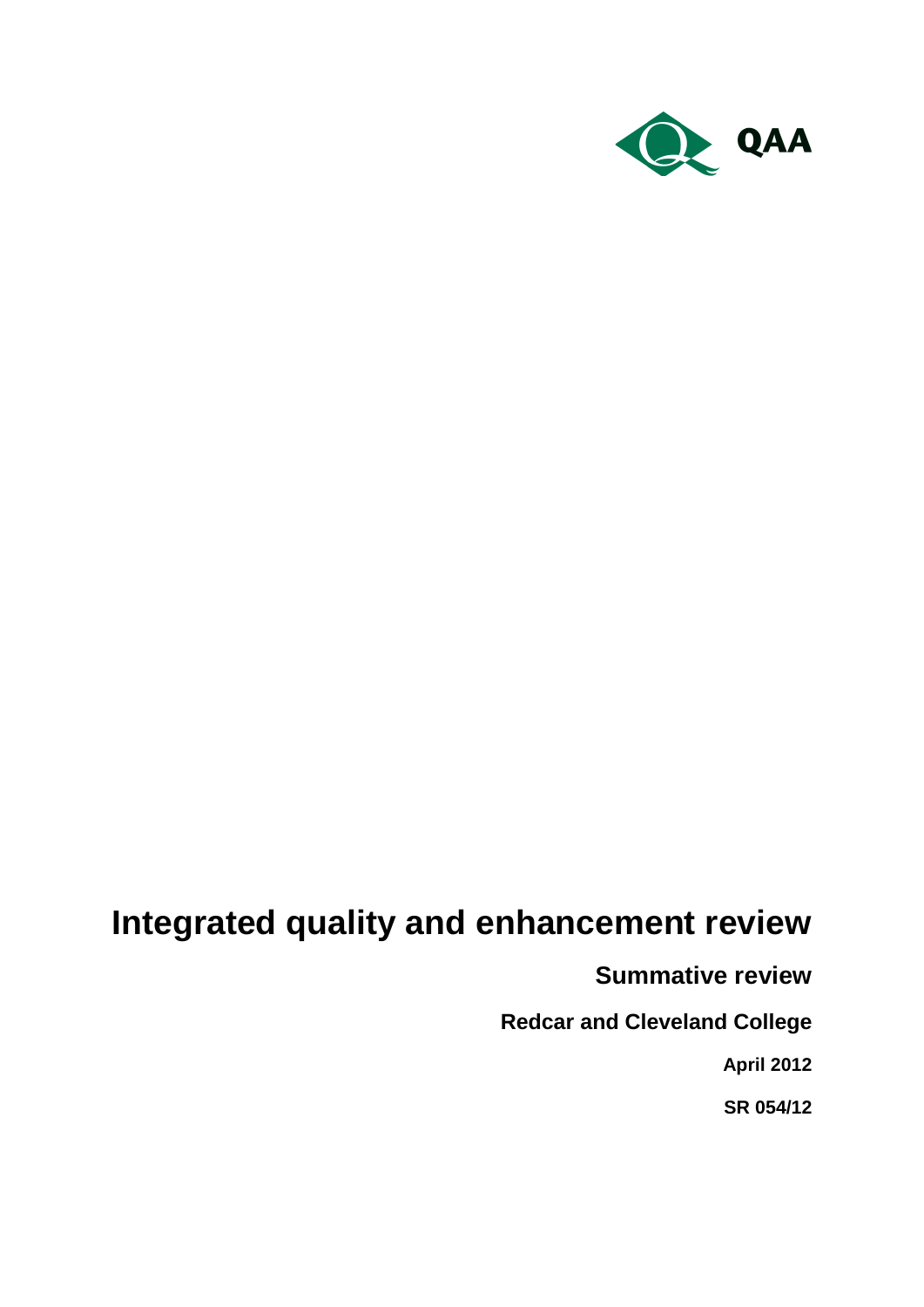© The Quality Assurance Agency for Higher Education 2012

ISBN 978 1 84979 599 9

All QAA's publications are available on our website [www.qaa.ac.uk](http://www.qaa.ac.uk/)

Registered charity numbers 1062746 and SC037786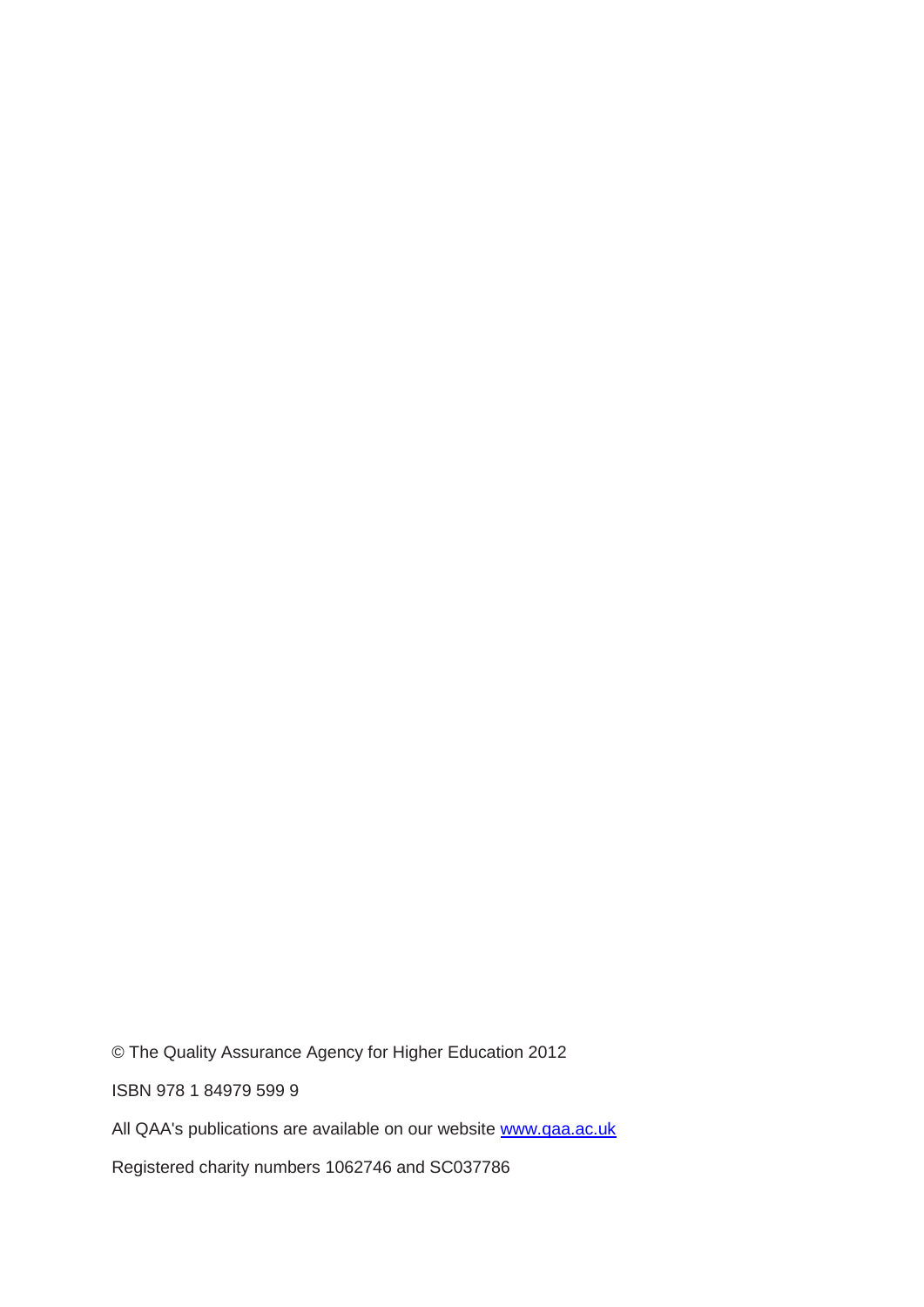## **Preface**

The mission of the Quality Assurance Agency for Higher Education (QAA) is to safeguard the public interest in sound standards of higher education qualifications and to inform and encourage continual improvement in the management of the quality of higher education. As part of this mission, QAA undertakes reviews of higher education provision delivered in further education colleges. This process is known as Integrated quality and enhancement review (IQER).

## **Purpose of IQER**

Higher education programmes delivered by further education colleges (colleges) lead to awards made by higher education institutions or Edexcel. The awarding bodies retain ultimate responsibility for maintaining the academic standards of their awards and assuring the quality of the students' learning opportunities. The purpose of IQER is, therefore, to safeguard the public interest in the academic standards and quality of higher education delivered in colleges. It achieves this by providing objective and independent information about the way in which colleges discharge their responsibilities within the context of their partnership agreements with awarding bodies. IQER focuses on three core themes: academic standards, quality of learning opportunities and public information

## **The IQER process**

IQER is a peer review process. It is divided into two complementary stages: Developmental engagement and Summative review. In accordance with the published method, colleges with less than 100 full-time equivalent students funded by the Higher Education Funding Council for England (HEFCE), may elect not to take part in Developmental engagements, but all HEFCE-funded colleges will take part in Summative review.

## **Developmental engagement**

Developmental engagements explore in an open and collegial way the challenges colleges face in specific areas of higher education provision. Each college's first, and often their only, Developmental engagement focuses on student assessment.

The main elements of a Developmental engagement are:

- a self-evaluation by the college
- an optional written submission by the student body  $\bullet$
- a preparatory meeting between the college and the IQER coordinator several weeks before the Developmental engagement visit
- the Developmental engagement visit, which normally lasts two days
- the evaluation of the extent to which the college manages effectively its responsibilities for the delivery of academic standards and the quality of its higher education provision, plus the arrangements for assuring the accuracy and completeness of public information it is responsible for publishing about its higher education
- the production of a written report of the team's findings.

To promote a collegial approach, Developmental engagement teams include up to two members of staff from the further education college under review. They are known as nominees for this process.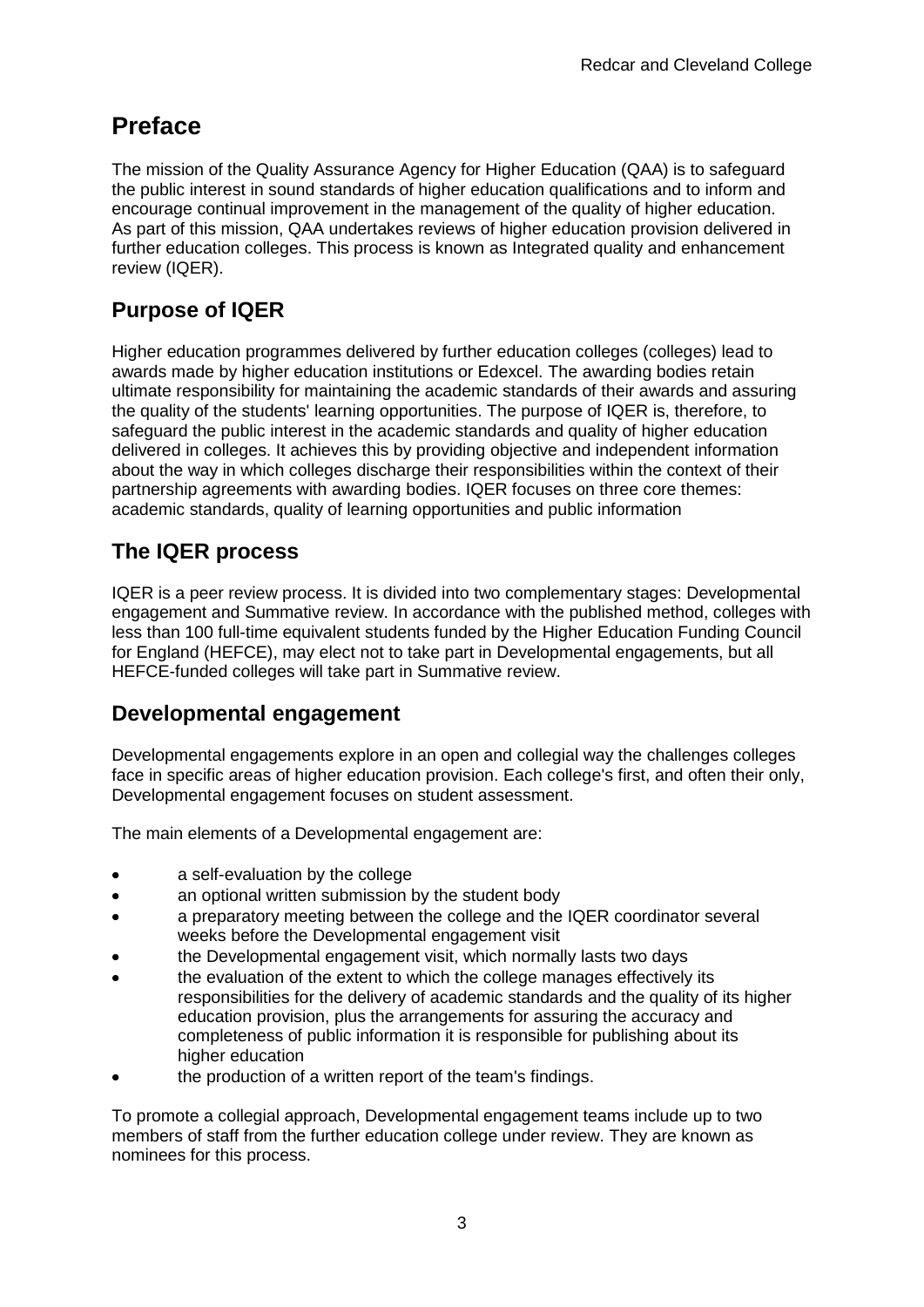## **Summative review**

Summative review addresses all aspects of a college's HEFCE-funded higher education provision and provides judgements on the management and delivery of this provision against core themes one and two, and a conclusion against core theme three.

Summative review shares the main elements of Developmental engagement described above. Summative review teams however, are composed of the IQER coordinator and QAA reviewers. They do not include nominees.

## **Evidence**

In order to obtain evidence for the review, IQER teams carry out a number of activities, including:

- reviewing the college's self-evaluation and its internal procedures and documents
- reviewing the optional written submission from students
- asking questions of relevant staff
- talking to students about their experiences.

IQER teams' expectations of colleges are guided by a nationally agreed set of reference points, known as the Academic Infrastructure. These are published by QAA and consist of:

- *The framework for higher education qualifications in England, Wales and Northern*   $\bullet$ *Ireland* (FHEQ) which includes descriptions of different higher education qualifications
- the *Code of practice for the assurance of academic quality and standards in higher education* (*Code of practice*)
- subject benchmark statements, which describe the characteristics of degrees in different subjects
- guidelines for preparing programme specifications, which are descriptions of what is on offer to students in individual programmes of study
- award benchmark statements which describe the generic characteristics of an award, for example Foundation Degrees.

In addition, Developmental engagement teams gather evidence by focusing on particular aspects of the theme under review. These are known as 'lines of enquiry'.

## **Outcomes of IQER**

Each Developmental engagement and Summative review results in a written report:

- Developmental engagement reports set out good practice and recommendations and implications for the college and its awarding bodies, but do not contain judgements. Recommendations will be at one of three levels - **essential**, **advisable** and **desirable**. To promote an open and collegial approach to Developmental engagements, the reports are not published.
- Summative review reports identify good practice and contain judgements about whether the college is discharging its responsibilities effectively against core themes one and two above. The judgements are **confidence**, **limited confidence** or **no confidence**. There is no judgement for the third core theme, instead the report will provide evaluation and a conclusion. Summative review reports are published. Differentiated judgements can be made where a team judges a college's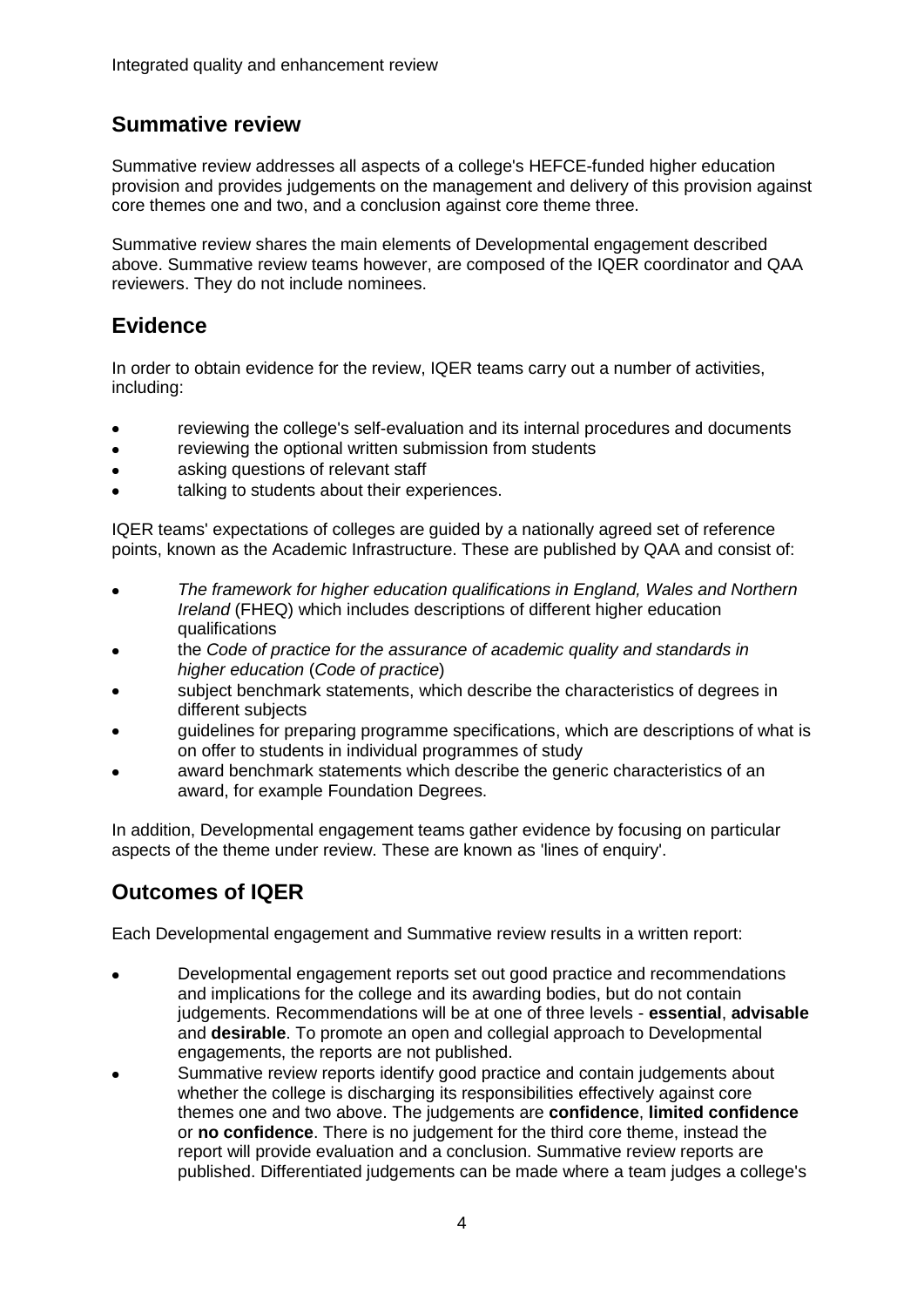management of the standards and/or quality of the awards made by one awarding body to be different from those made by another.

Colleges are required to develop an action plan to address any recommendations arising from IQER. Progress against these action plans is monitored by QAA in conjunction with HEFCE and/or the college's awarding body/ies as appropriate. The college's action plan in response to the conclusions of the Summative review will be published as part of the report.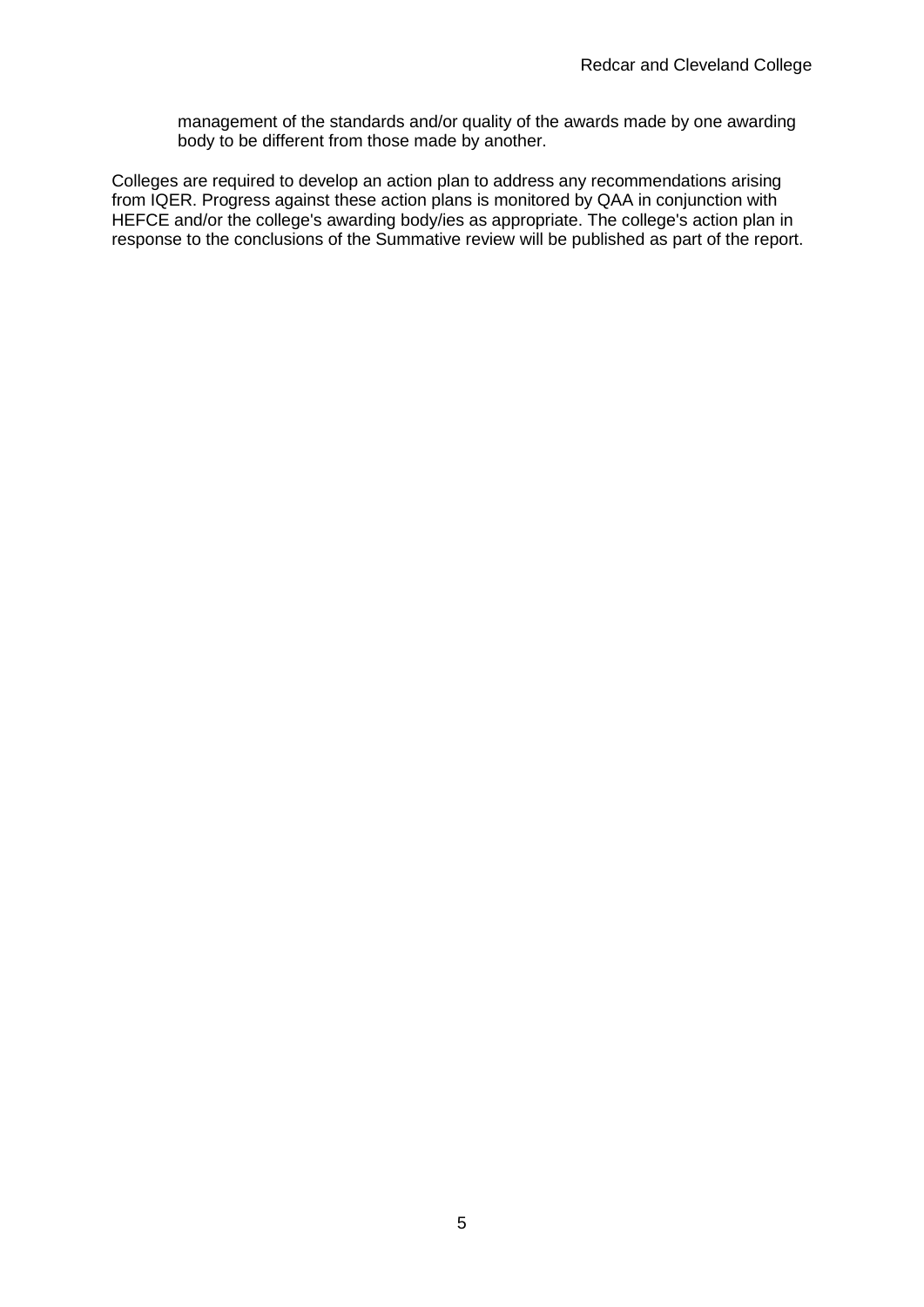## **Executive summary**

## **The Summative review of Redcar and Cleveland College carried out in April 2012**

As a result of its investigations, the Summative review team (the team) considers that there can be **confidence** in the College's management of its responsibilities, as set out in its partnership agreement, for the standards of the awards it offers on behalf of its awarding body. The team also considers that there can be **confidence** in the College's management of its responsibilities, as set out in its partnership agreement, for the quality of learning opportunities it offers. The team considers that reliance **can** be placed on the accuracy and completeness of the information that the College is responsible for publishing about itself and the programmes it delivers.

## **Good practice**

The team has identified the following **good practice** for dissemination:

- the various processes for monitoring and enhancing the quality of learning and teaching
- the involvement of FdA and BA (Hons) Counselling students in the counselling conference, which enhances their learning opportunities.

## **Recommendations**

The team has also identified a number of recommendations for the enhancement of the higher education provision.

The team considers that it would be **desirable** for the College to:

- clarify the role of the Higher Education Programme Leaders Group and provide it  $\bullet$ with terms of reference
- make more explicit references in its Learning, Teaching and Assessment Strategy to Teesside University's Priorities of the Strategy
- work with the University to request that external examiners' comments in generic reports are more college-specific
- adopt a more rigorous system to ensure the sharing of good practice  $\bullet$
- review its strategies for the use of the virtual learning environment to stimulate further interactive teaching and learning opportunities for students.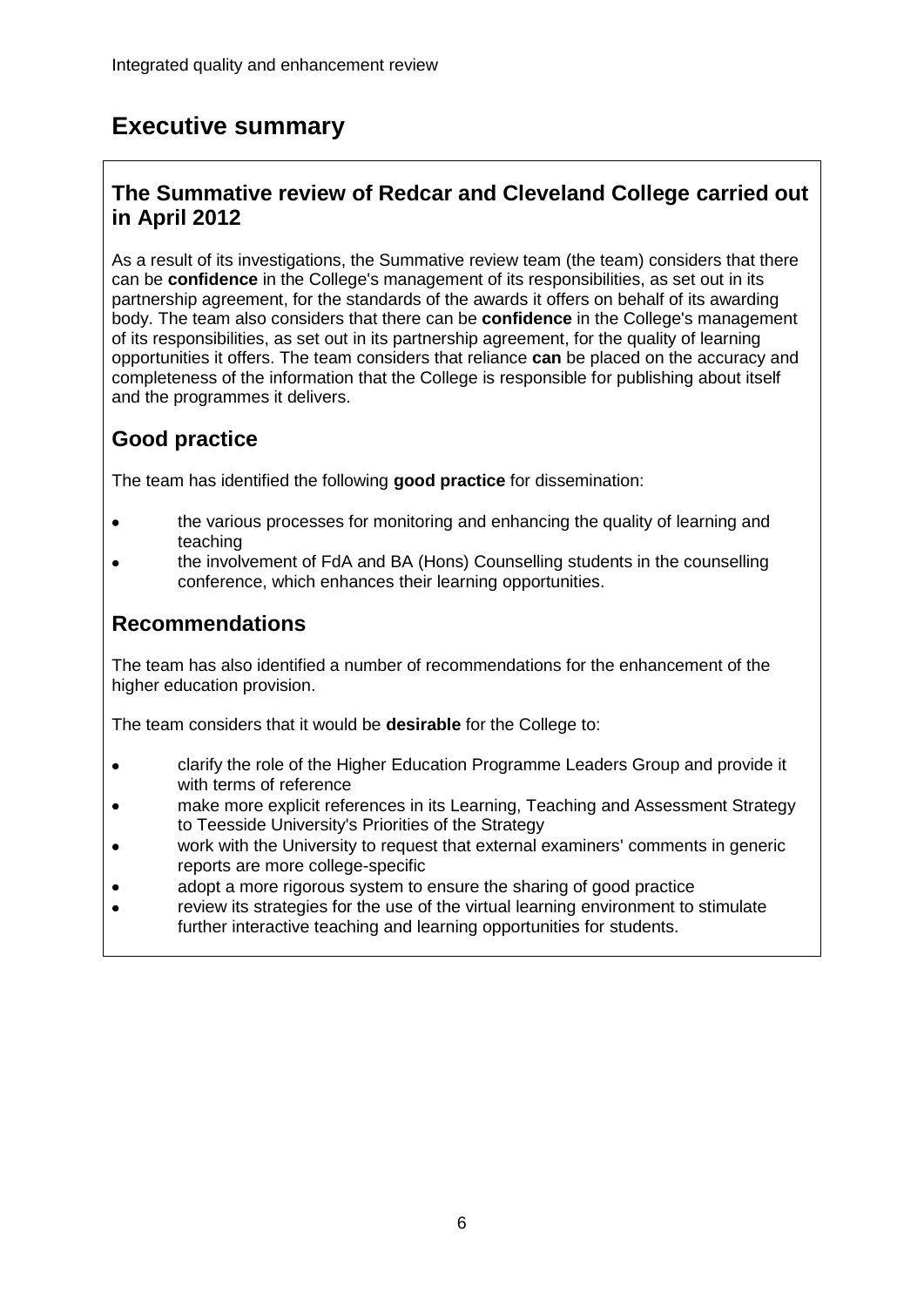## **A Introduction and context**

1 This report presents the findings of the Summative review of higher education funded by the Higher Education Funding Council for England (HEFCE) conducted at Redcar and Cleveland College (the College). The purpose of the review is to provide public information about how the College discharges its responsibilities for the management and delivery of academic standards and the quality of learning opportunities available to students. The review applies to programmes which the College delivers on behalf of Teesside University (the University). The review was carried out by Maxina Butler-Holmes, Rob Mason, Brian Whitehead (reviewers) and Philip Markey (coordinator).

2 The Summative review team (the team) conducted the review in agreement with the College and in accordance with *The handbook for Integrated Quality and Enhancement Review* (the handbook), published by QAA. Evidence in support of the Summative review included documentation supplied by the College and its awarding body, including annual reports, external examiner reports and student evaluations, including the National Student Survey. Meetings with staff and students formed part of the evidence. In particular, the team drew on the findings and recommendations of the Developmental engagement in assessment and a second Development engagement in learning and teaching. A summary of findings from the two Developmental engagements is provided in Section C of this report. The review also considered the College's use of the Academic Infrastructure, developed by QAA on behalf of higher education providers, with reference to the *Code of practice,* subject and award benchmark statements*,* the FHEQ and programme specifications.

3 In order to help HEFCE to gain information to assist with the assessment of the impact of Foundation Degree awards, Section D of this report summarises details of the Foundation Degree programmes delivered at the College.

4 Redcar and Cleveland College is a medium-sized further education college located in the seaside town of Redcar. In 2008, the College located to a new purpose-built site where all its provision is now delivered. The College is closely linked with the industrial developments in the region and its provision is mainly based in engineering, building, information technology, and the service and public sectors. Higher education programmes are delivered in two faculties: Science, Technology, Engineering, Maths (STEM) and Construction, Service and Creative Industries.

5 In 2010-11, the College enrolled 3,193 students of whom 559.81 were in higher education. In 2011-12, it enrolled 2,644 students of whom 497 were in higher education, making a total of 262.6 full-time equivalent students. All higher education students are parttime. Most of the programmes are directly funded and are validated by Teesside University.

6 The following programmes are offered by Redcar and Cleveland College in 2011-12. All programmes are delivered on a part-time basis. Full-time equivalent student numbers are shown in brackets.

#### **Teesside University**

- BA Education Studies (25)  $\bullet$
- BA Therapeutic Counselling (Top Up) (8)  $\bullet$
- Bridging Module for Certificate in Education (0.4)  $\bullet$
- Certificate in Education: Teaching in the Lifelong Learning Sector (9)  $\bullet$
- PGCE Teaching in the Lifelong Learning Sector (5.5)  $\bullet$
- FdA Early Years (31)  $\bullet$
- FdA Counselling (54)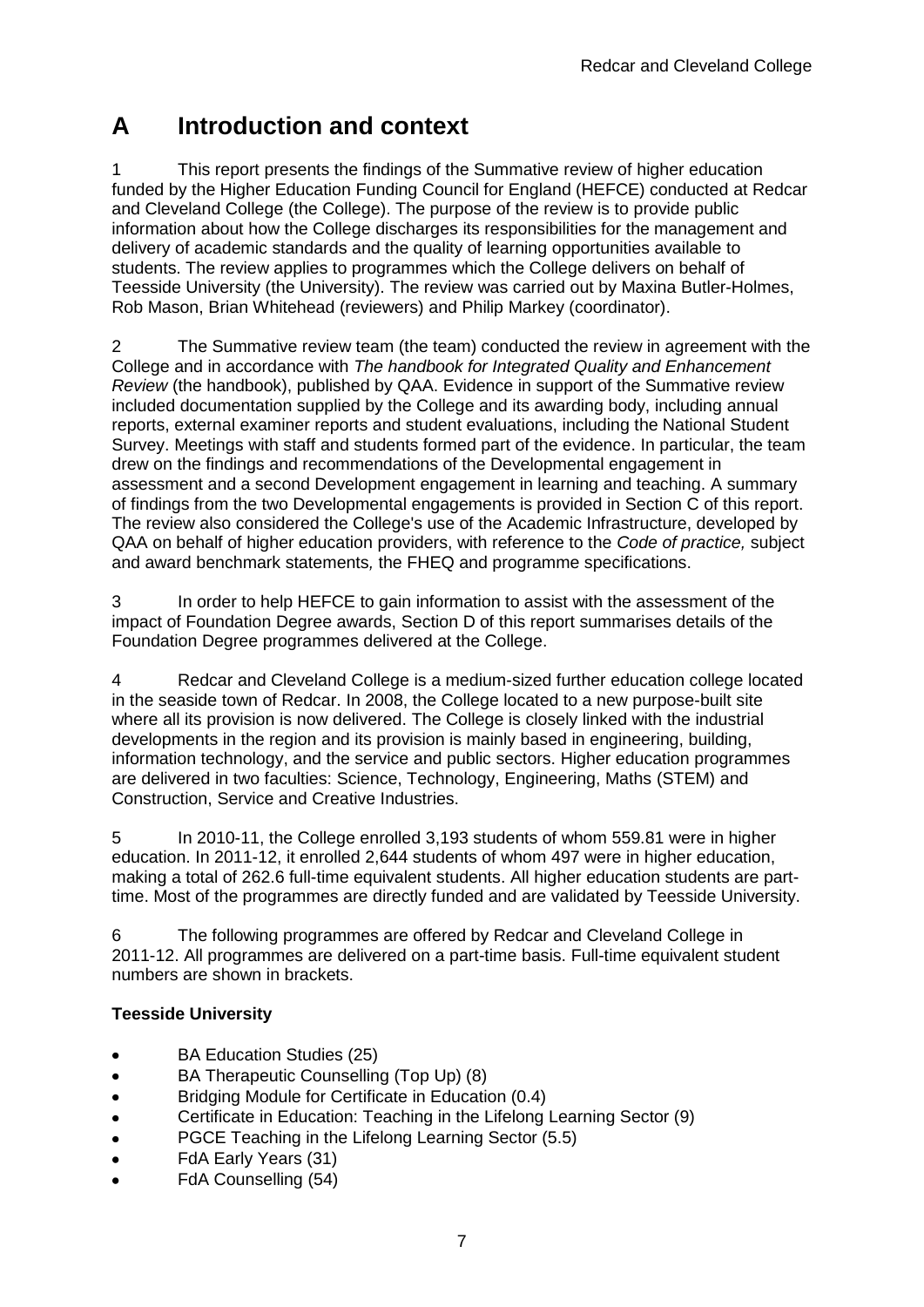Integrated quality and enhancement review

 $\bullet$ FdSc Sports Coaching and Exercise (5)

#### **Edexcel (validated by Teesside University)**

- HNC Building Studies (12)
- HNC Chemical Engineering (20.5)  $\bullet$
- HNC Electrical & Electronic Engineering (11.5)  $\bullet$
- HNC Electrical Engineering (Opito) (8)
- HNC Instrumentation and Control Engineering (16)
- HNC Mechanical Engineering (2)

## **Partnership agreements with the awarding body**

7 Along with four other colleges in the region, Redcar and Cleveland College is part of the Higher Education Business Partnership (the Partnership) of Teesside University. This is a mature partnership with a clear strategic direction. The Memorandum of Agreement between the College and the University lays down the arrangements for the partnership which is secured until 2014.

## **Recent developments in higher education at the College**

8 Enrolments for higher education programmes increased by 17 per cent in 2006-07, by 22 per cent in 2008-09 and by 40 per cent in 2009-10. There was a decline in enrolments in 2010-11 mainly, due to the economic downturn. The College has a strategic aim to develop STEM subjects to support emerging technologies, engineering and building. Aided by funds from the University and The Sir William Turner Foundation, the College has built a Higher Education and Conference Centre. The College's responsibilities for the management of higher education have been simplified since the first Developmental engagement in 2009.

### **Students' contribution to the review, including the written submission**

9 Students studying on higher education programmes at the College were invited to present a submission to the team. A submission was provided for the review. It was based on information gathered in three focus groups and an internal survey distributed to all higher education students. All responses were collated under the headings of induction, learning and teaching, student support and pre-course information. The summary document was commented on and then approved by students. The team used the submission as a guide to setting the agenda for the review and was able to discuss issues raised during its meeting with students during the visit.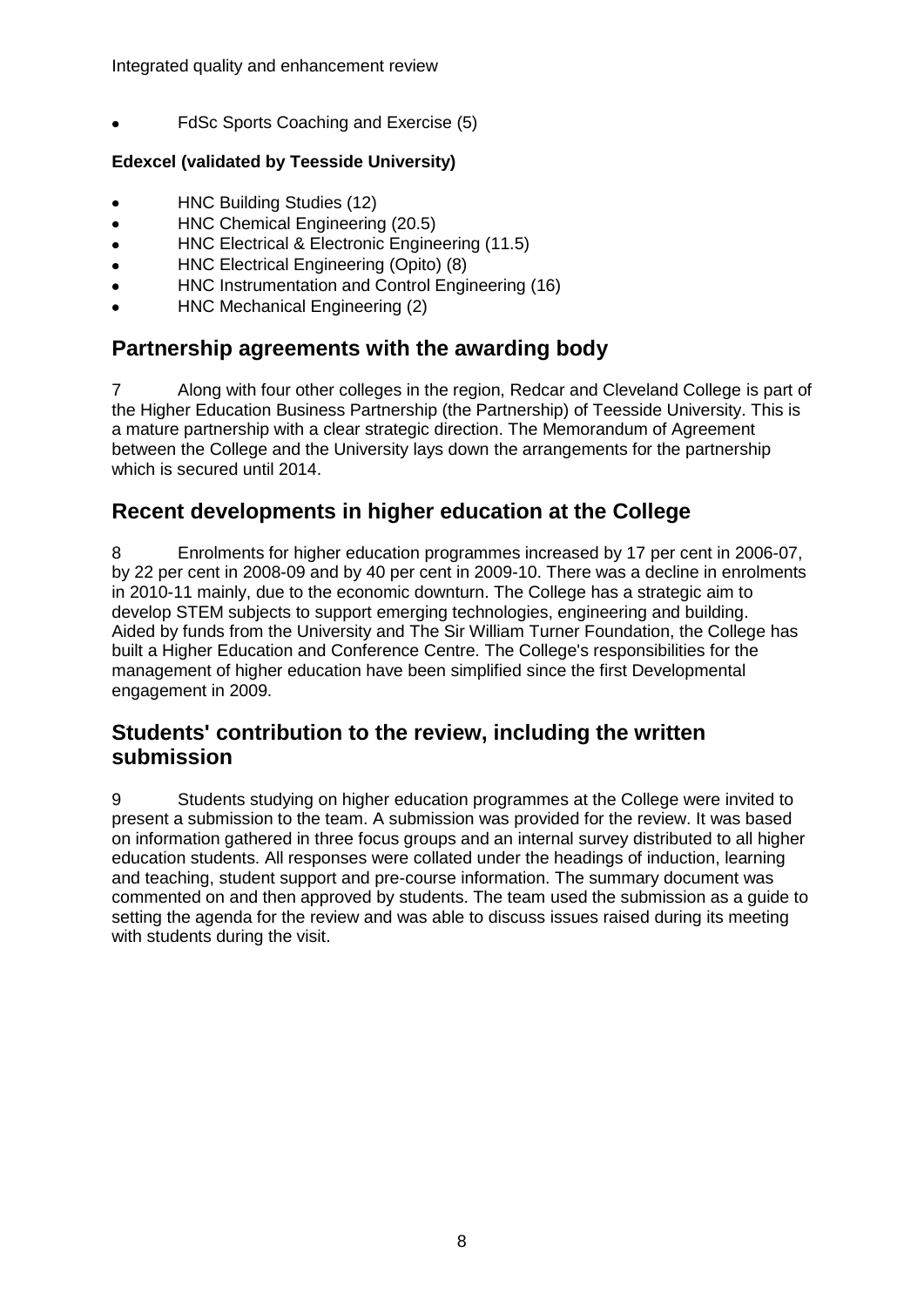## **B Evaluation of the management of HEFCE-funded higher education**

## **Core theme 1: Academic standards**

#### **How are responsibilities for managing and delivering higher education standards delegated within the management structure and what reporting arrangements are in place?**

10 In 2011 the management of higher education was restructured. The Principal of the College is responsible for quality and standards, chairing the College's Quality and Standards Strategic Team and reporting to the Quality and Standards Committee (a sub-committee of the Corporate Board). The College's programmes are divided between two facuities, both offering higher education programmes. The responsibility for managing and delivering higher education is assigned to the College's Assistant Principal (Curriculum) who works with the Heads of Faculty, Heads of Division and programme leaders to provide strategic development, support and quality monitoring for all programmes. This role is supported by the Higher Education Manager who works with programme teams and liaises with the awarding body. Programme teams in the College also work directly with the programme leaders of the University. Student engagement is encouraged and information is provided for students on the virtual learning environment about the role of student representatives and student governors.

11 Reporting systems begin with the Course Evaluation Documents which are written by the programme leaders. Although based mainly on further education templates, they provide an effective review and identify action plans for higher education. Action plans are monitored by the Heads of Faculty. For University programmes, programme leaders produce annual reports which take into account external examiners' reports, the University's Quality Monitoring Visits, student feedback and success rates. The reports are considered by the faculties and then form the basis of the Collaborative Provision Annual Monitoring Report which is written by the Higher Education Manager and the Assistant Principal, and presented to the Senior Management Team. There is some duplication between the Course Evaluation Document and the Collaborative Provision Annual Monitoring Reports.

12 Recognising the need for regular higher education-focused meetings, a Higher Education Programme Leaders Group was introduced in 2010-11, meeting fortnightly. However, the place of this group in the managing and reporting processes is unclear. It is not referred to in any of the organisation charts. The group does not have terms of reference or set agenda items. The team considers it desirable that the College clarifies the role of the Higher Education Programme Leaders Group and provides it with terms of reference.

### **What account is taken of the Academic Infrastructure?**

13 The Developmental engagement recommended that the College ensure that all staff are more familiar with the application of the Academic Infrastructure, especially regarding updates. Staff are now familiar with all aspects of the Academic Infrastructure. Updates and refresher sessions are delivered at the College and the University. Staff showed knowledge of the new UK Quality Code for Higher Education. The College uses the University's mapping to ensure the Academic Infrastructure is embedded throughout the development and delivery of higher education at the College. Programme specifications are mapped to the FHEQ, and the *Code of practice* informs the programmes in terms of programme design, assessment practice, information and guidance, and work-based learning.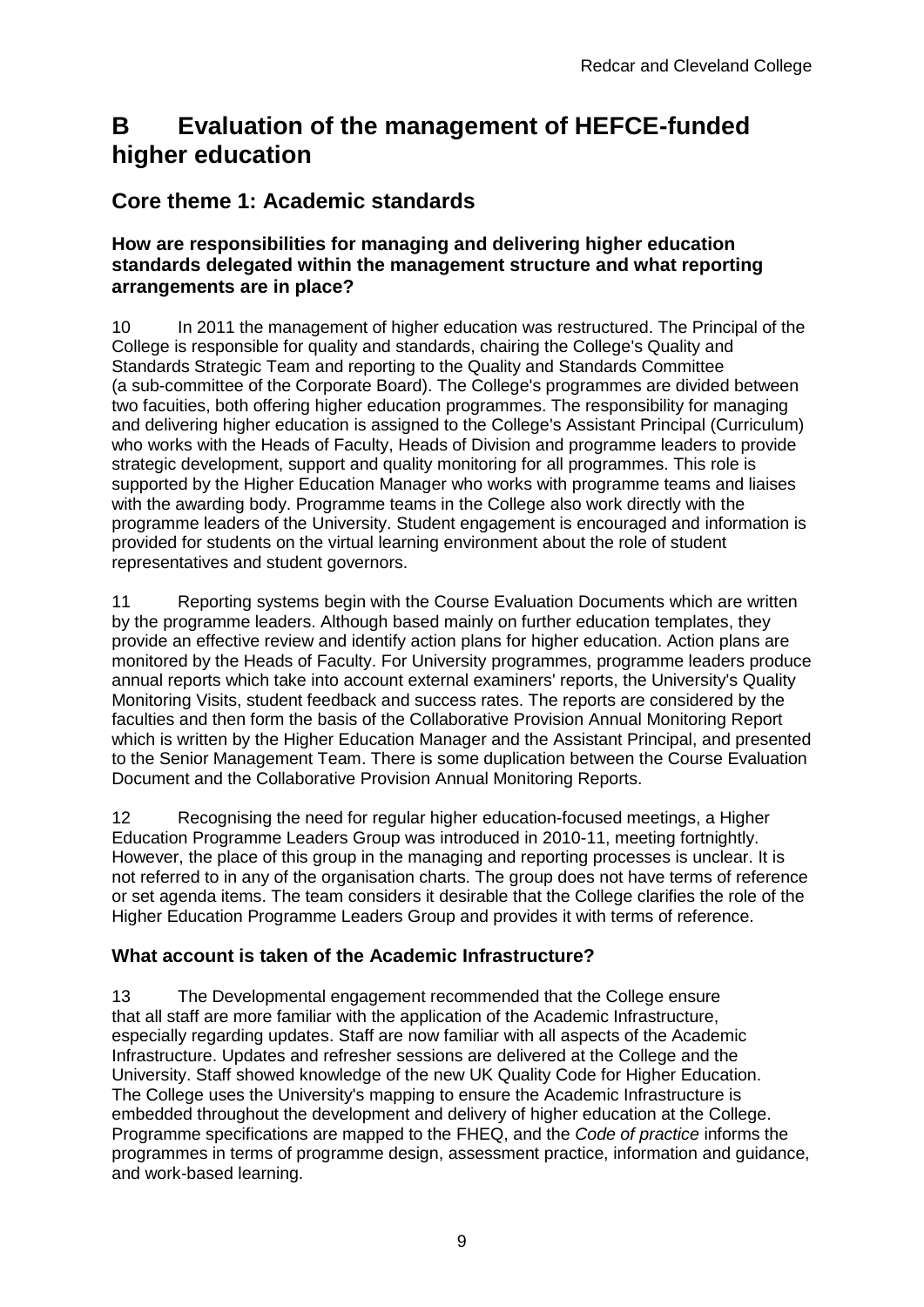#### **How does the College assure itself that it is fulfilling its obligations to ensure that the standards of higher education provision meet the requirements of its awarding body?**

14 The relationship between the College and the University is based on the Partnership involving four other colleges. The relationship is highly successful, mature and based on mutual trust and understanding. It is defined in the Memorandum of Agreement and in the comprehensive and highly useful Operations Manual, which clearly sets out each institution's responsibilities. Following the Developmental engagement recommendation for an explicit and documented learning and teaching strategy, aligned with the awarding body's Priorities of the Strategy, the College has produced a detailed Learning, Teaching and Assessment Strategy for the higher education programmes. However, the team was not able to identify explicit references to the awarding body's priorities. The team considers it desirable that the College makes more explicit references in its Learning, Teaching and Assessment Strategy to the University's Priorities of the Strategy.

15 The awarding body monitors the provision through the Teesside University Quality Assurance Monitoring Visits. Regular review meetings are held to ensure that the terms and conditions of the Partnership are being met. The College is represented at these meetings by the Assistant Principal and the Higher Education Manager. Reports from the monitoring visits, the review meetings, plus reports from the professional bodies and Edexcel, are forwarded to the Heads of Faculties and Heads of Departments for action.

16 External examiners' reports are distributed to programme leaders and Heads of Departments and Faculties. Comments and action plans are the responsibility of programme leaders and are returned to the University for scrutiny. The main issues in the reports and responses are collated into a summary report produced by the Quality Monitoring Adviser which is distributed to Senior Management Team. The Assistant Principal monitors the action plans. Students are able to access the previous year's external examiners' reports through the website link to the University. The reports are also an agenda item at the University Programme Boards at which student representatives are present. In some programmes, for example, FdA Early Years, tutors discuss the main points with students. Staff have difficulties with some reports because of their generic nature, where reports are for the same programme offered at several colleges in the Partnership. The team considers that it is desirable for the College to work with the University to request that external examiners' comments in generic reports are more college-specific. This would enable the College to use reports more effectively to enhance the provision.

17 Assessment is managed in line with the relevant schools at the University. The process is guided by the University Operations Manual, which contains clear and detailed information about assessment requirements. The University's Learning, Teaching and Assessment Strategy includes guidelines for first and second marking, verification and moderation processes. The team found evidence that in previous years, second marking and moderation was not consistently aligned with the requirements of the awarding body. However, the team is able to confirm that the College has taken steps to ensure the assessment practices are in line with this strategy.

#### **What are the College's arrangements for staff development to support the achievement of appropriate academic standards?**

18 The College has a People and Skills strategy which supports staff development. It is reviewed annually and identifies key themes for staff development. Higher education is identified as a key area and four days per year are devoted to higher education staff development. These events tend to relate to operational issues such as preparation for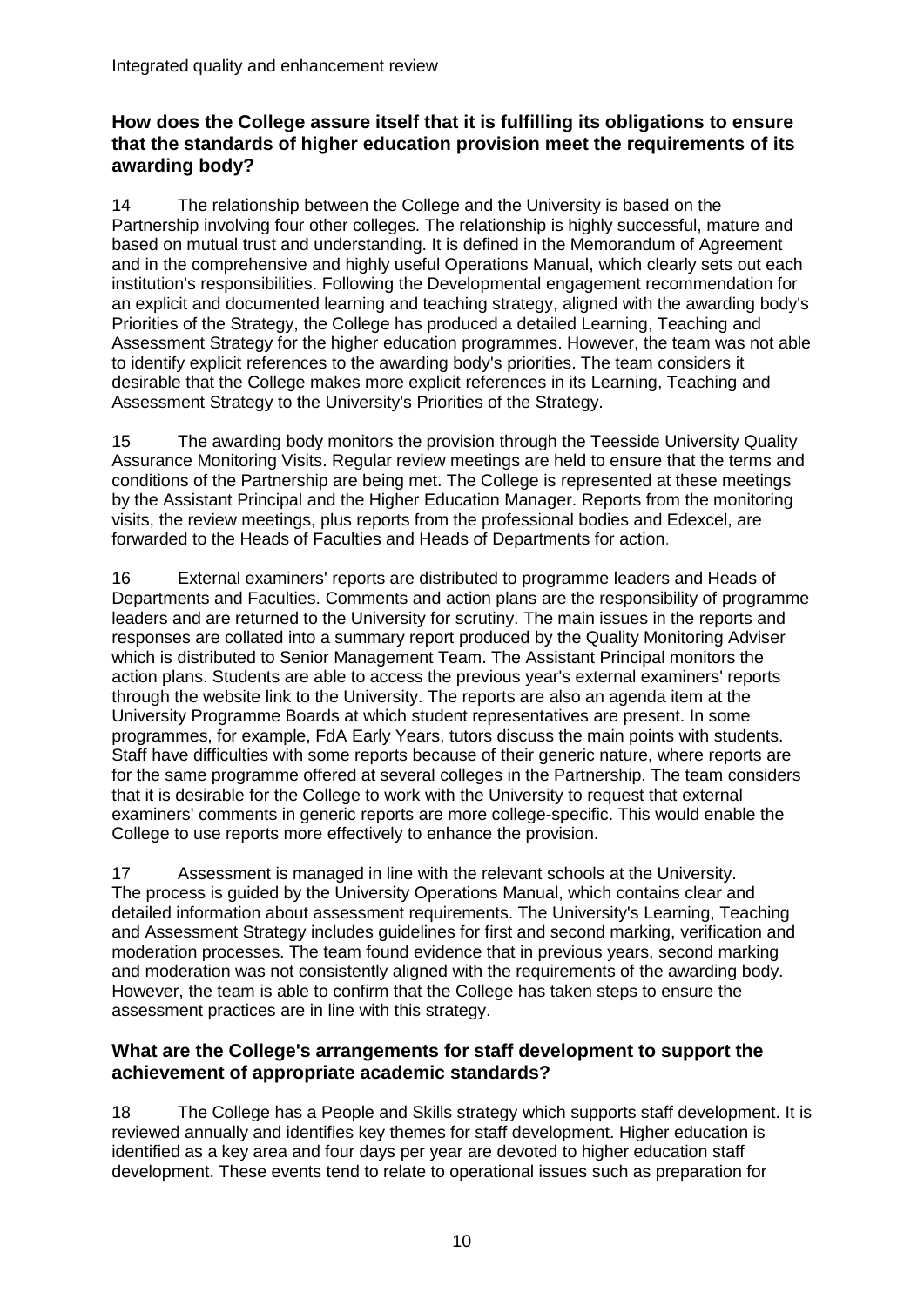reviews. The College's staff development strategy includes support for industrial updating to maintain industrial skills. Staff are increasingly taking the opportunity to undertake postgraduate study. The College provides an induction process for new staff with a workshop on the learning resources, including e-learning. New staff are supported by mentors who help with lesson structure and advise on teaching at the different levels. However, this is organised informally. Staff are encouraged to participate in the well attended Higher Education in Further Education Conference with the University, which provides a series of workshops on such matters as groupwork assessment and developments with industry. Staff find these workshops useful and staff from the College have presented sessions at the conference.

**The team concludes that it has confidence in the College's management of its responsibilities as set out in its partnership agreements for the management and delivery of the standards of the awards it offers on behalf of its awarding body.**

## **Core theme 2: Quality of learning opportunities**

#### **How are responsibilities for managing the quality of learning opportunities for higher education programmes delegated within the management structure and what reporting arrangements are in place?**

19 Responsibilities for managing the quality of learning opportunities are similar to those outlined for academic standards in paragraphs 10 to 12. The University's Operational Manual clearly describes the College's responsibilities for the management and operation of the quality of learning opportunities. These include programme development, management, review and monitoring, staffing, teaching and learning resources, sharing of external examiner reports, student support, and the operation of disciplinary and complaints procedures.

20 The informal identification and dissemination of good practice is used effectively within programme teams, for example discussions relating to lesson observation feedback and the use of learning technologies. Formal identification of good practice is from the University's annual quality monitoring review process, which results in a report compiled by the University. This report is sent to College programme leaders and the Assistant Principal Curriculum who use it to inform actions, improvements and best practice. However, there is no clear or formal mechanism to ensure that good practice noted in the reports is disseminated, either in faculties or the College. It is desirable that the College adopts a more rigorous system to ensure the sharing of good practice. This could be a consideration for the Higher Education Programme Leaders Group referred to in paragraph 12.

#### **How does the College assure itself that that it is fulfilling its obligations to its awarding body to ensure that students receive appropriate learning opportunities?**

21 The way in which the College assures itself that it is fulfilling its obligations to its awarding body regarding learning opportunities is similar to that outlined in paragraphs 14 to 17. The University's Operations Manual and Memorandum of Agreement also set out the quality assurance and enhancement procedures that the College is required to implement. The quality assurance arrangements also apply to the Professional Qualifications awarded by the University, including those for the Institute of Leadership and Management, Association of Accounting Technicians and Chartered Institute of Building.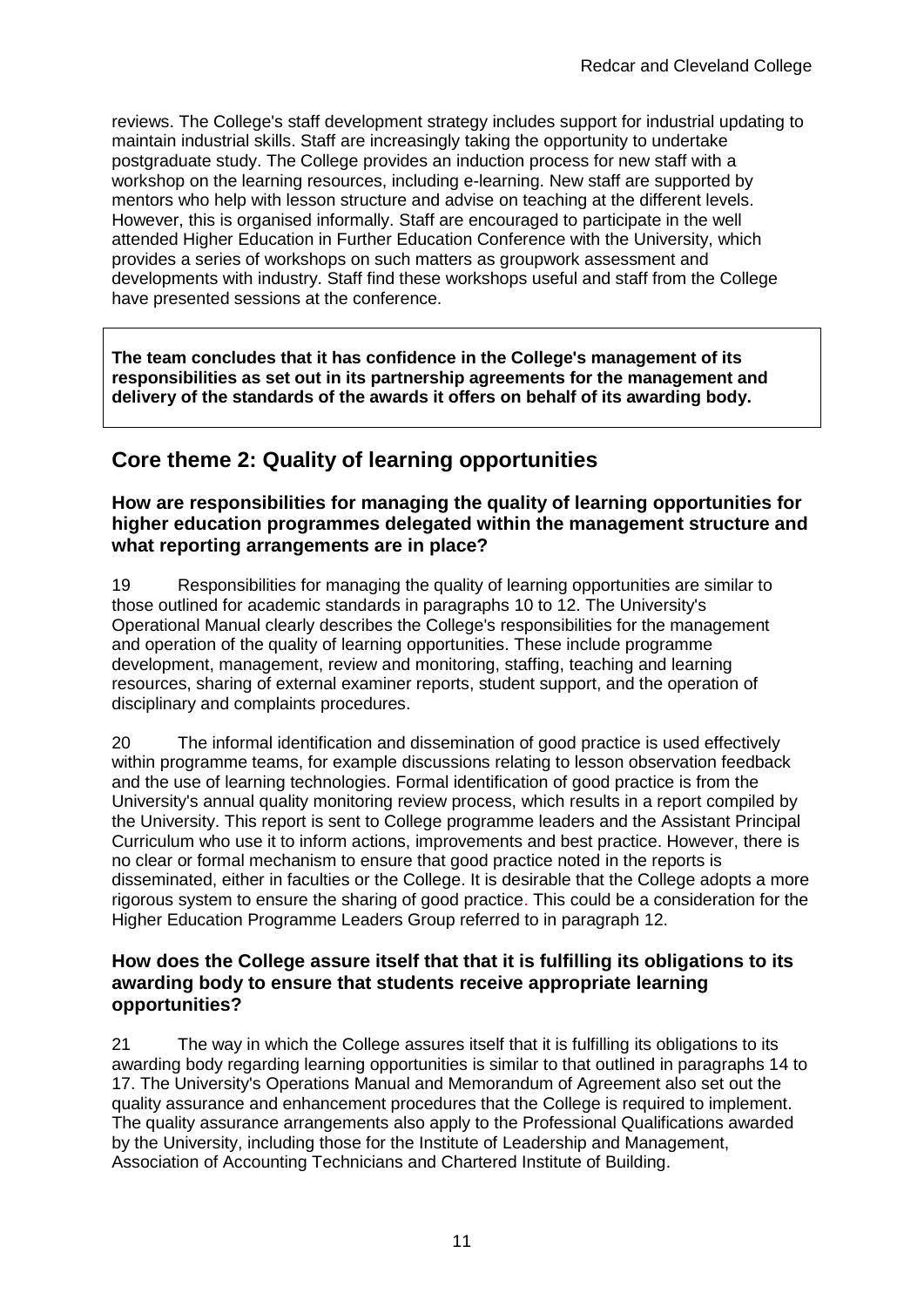#### **What account is taken of the Academic Infrastructure?**

22 The way in which the College takes account of the Academic Infrastructure is outlined in paragraph 13. The College and the University have worked together to ensure that regular briefings take place to promote further understanding of the elements of the Academic Infrastructure.

#### **How does the College assure itself that the quality of teaching and learning is being maintained and enhanced?**

23 The College has a robust system for ensuring that the quality of learning and teaching is maintained and enhanced. Quality is monitored through the College's observation of teaching and learning process using annual formal observations. Guidelines for the process are outlined in an Observation of Teaching and Learning Policy that applies to further and higher education. External observers with higher education experience carry out observations. Written feedback is thorough and comprehensive and appropriately focuses on higher education factors and teaching practice, for example the acquisition of higher-level skills and knowledge. Staff are also able to reflect on the lesson with written comments on their performance.

24 Staff take part in the College's 'Teaching Squares' peer observation. This enables them to share good practice, learn new techniques and identify how their practices can be enhanced. In addition, a number of staff are designated as teaching and learning practitioners. Their roles include delivering good practice workshops, and mentoring underperforming teachers.

25 Students' views on teaching are gathered from surveys at induction, mid-year and at the end of the course. Curriculum managers and other appropriate members of programme teams respond to survey results. In addition, students take part in the National Student Survey (NSS). In 2010-11, results from this survey showed that students' perception of the quality of teaching improved, but it was still below the sector average. In response to this, the College has introduced effective systems for identifying teaching quality issues with better use of induction surveys, focus groups, and discussions with senior staff. This was confirmed by students, who stated that the quality of teaching is challenging and interesting. In addition, end of module evaluations are completed and these are used to inform course evaluation documents and contribute to quality assurance and monitoring of programmes. The team considers that the College's various processes for monitoring and enhancing the quality of learning and teaching are good practice.

26 Work-based learning is well organised. Students and employers are thoroughly informed of assessment requirements. Employers are fully briefed with appropriate information about their role in supervising students. On some programmes, for example FdA Early Years, employer input has been used to design employer handbooks.

#### **How does the College assure itself that students are supported effectively?**

27 Students are effectively supported at all stages of their careers in the College. They have an interview and are provided with clear information about their programme of study. The College provides a thorough induction at programme and College levels. It provides students with relevant information about their programmes and facilities, including an informative College handbook, programme and module guides, timetables, and assessment schedules. Students are made fully aware of procedures and regulations relating to appeals, complaints, mitigating circumstances and plagiarism. They visit the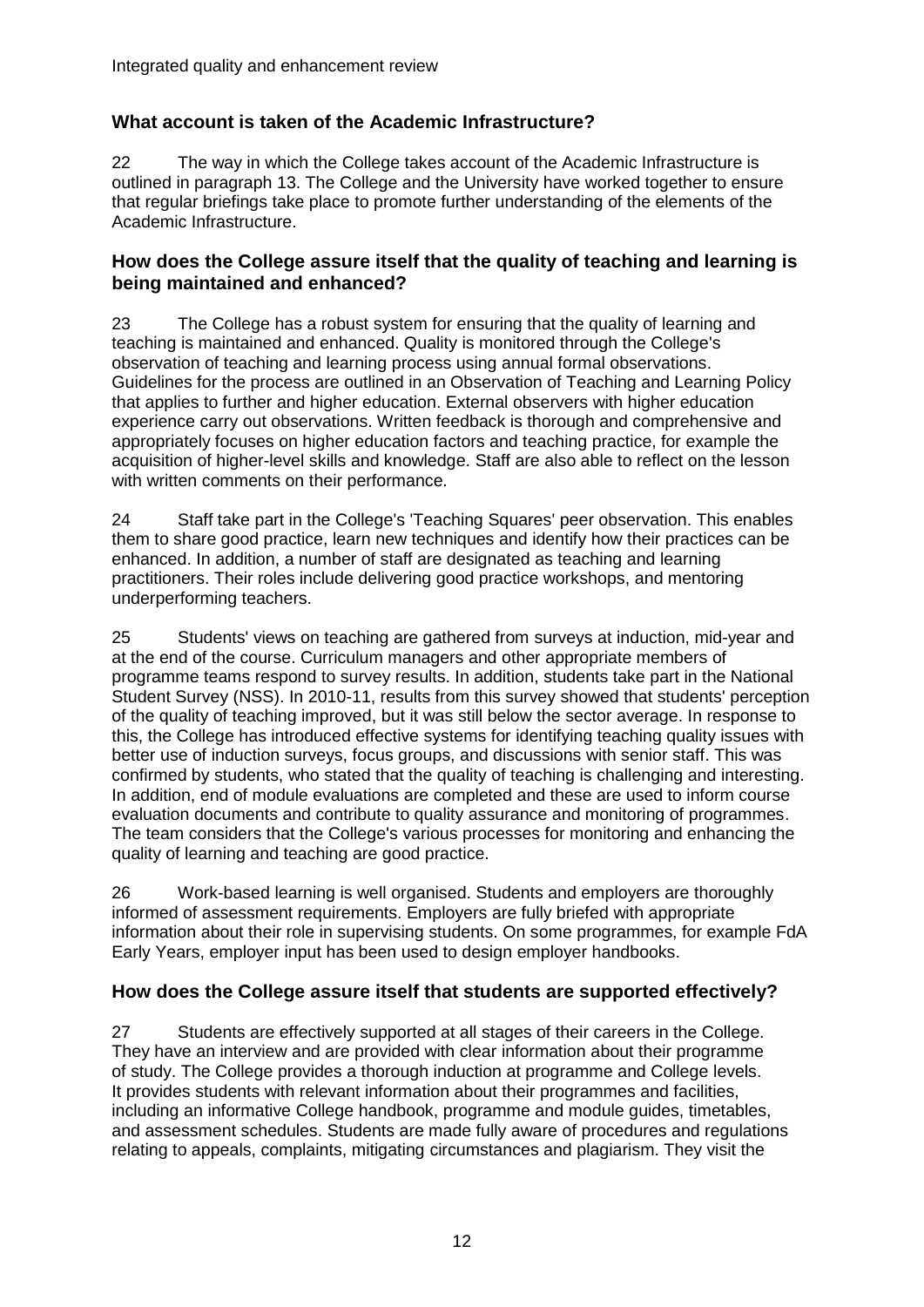University's campus to view additional resources and facilities available to them during their programme.

28 Students are assessed at the start of their programme to identify learning support needs. Any additional support is readily available on an appointment or drop-in basis. Students cited good support for dyslexia. Students have tutorials although these vary in style and frequency from programme to programme. However, they stated that tutorial provision was supportive and met their learning and personal needs, either on a one-to-one or group basis. Informal support from tutors and the ability to contact them outside class time, for example by email, was available.

29 Advice and guidance are provided to students through the College's Student Services Department. This includes help with finances, careers and mentoring. Support and guidance information is also available on the University's virtual learning environment.

#### **What are the College's arrangements for staff development to maintain and enhance the quality of learning opportunities?**

30 The College's staff development policy is outlined in paragraph 18. With reference to learning opportunities, staff development takes place through the observation and appraisal system. Professional development for individual staff is identified in an employee review process. Staff are encouraged to seek out appropriate development which may be of interest to them and which meets the College's aims. The College actively supports staff who wish to undertake further qualifications, for example higher degrees, to enhance their knowledge and skills. At the time of the review, approximately a third has done so. A small number of staff have been actively involved in scholarly and related activities, for example the production of research papers, texts for books, presentation at conferences and similar projects during the current academic year. Of particular note is the work of the Care, Counselling and Health teaching team which clearly impacts on student learning. With staff at another Partnership college, they have arranged a conference focusing on research in counselling for practising counsellors. The conference involves presentations from current and past students. This contributes well to their personal development and aspirations, and enhances their learning opportunities. The team considers that the involvement of FdA and BA (Hons) Counselling students in the counselling conference enhances their learning opportunities and is good practice.

31 All staff hold a relevant teaching qualification. New teaching staff are required to undertake appropriate training and the University approves the qualifications and experience of these staff. Each teacher's curriculum vitae is also checked annually by the University to monitor scholarly activity and the acquisition of further qualifications.

#### **How does the College ensure the sufficiency and accessibility of the learning resources the students need to achieve the intended learning outcomes for their programmes?**

32 The College has appropriate mechanisms for ensuring that sufficient resources are available for students. Both new and replacement capital resources are identified through an annual bidding process. The College recently invested in a dedicated higher education centre which includes well equipped teaching rooms, specialist engineering resources and extensive information technology. The Developmental engagement recommended that the College should introduce learning and teaching strategies to make best use of this centre to enhance the learning opportunities for students. This has been successfully achieved by optimising room use, extensive use of electronic resources and digital technology, effective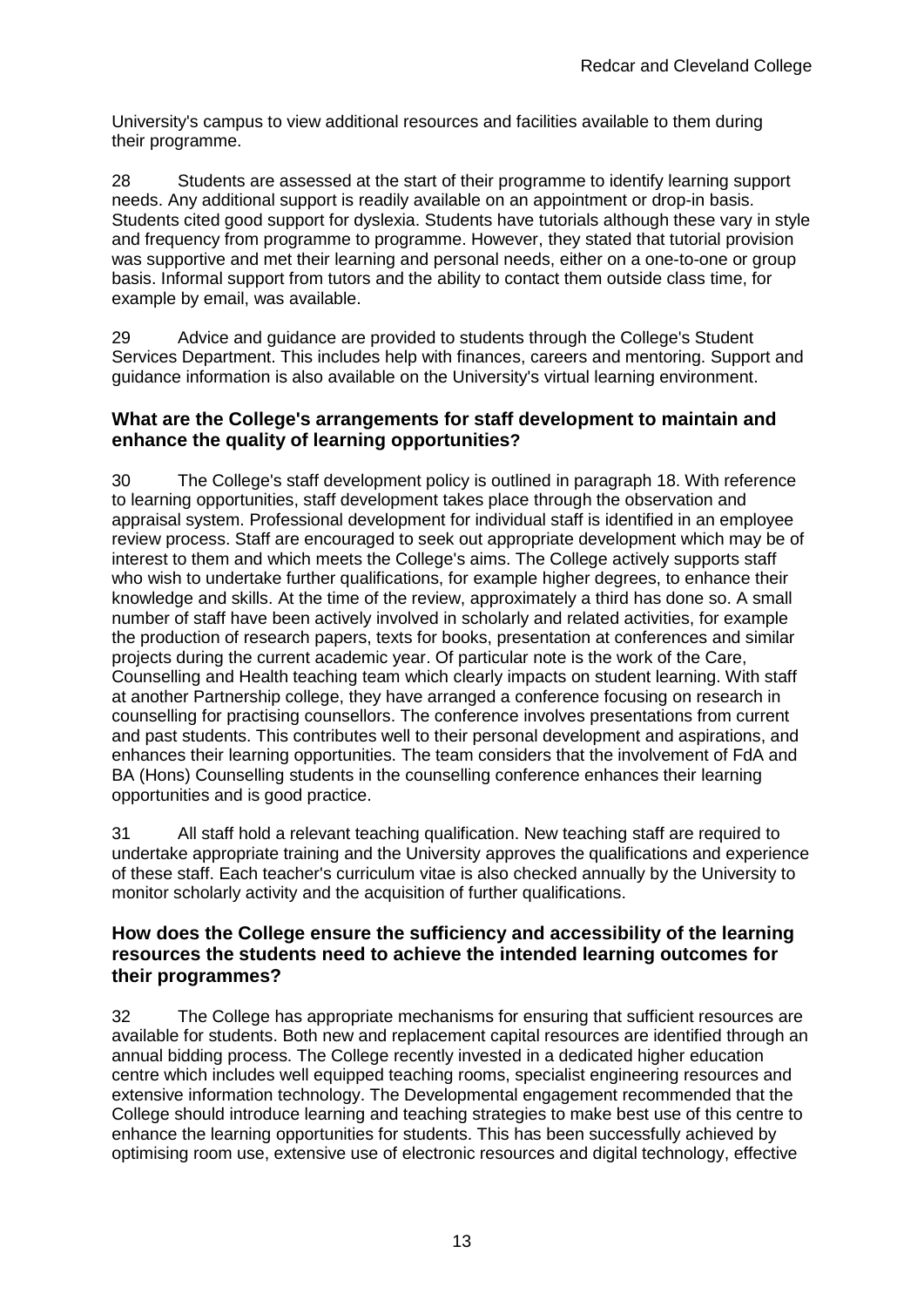use of specialist workshops, provision of a wide range of learning resources, and the creation of work and social spaces appropriate to the needs of higher education students.

33 The virtual learning environment contains a wide range of programme and College information and is used extensively by staff and students. Types of information include a generic student handbook, academic and pastoral support, guides for each module, assessment schedules, course notes and documents, and study skills. There has also been a drive to ensure a consistent approach to programme documentation on the virtual learning environment and, overall, this is successful. Access to electronic resources effectively supports learning. Students value the option of using this resource when away from the College. Although the virtual learning environment has the provision to use discussion forums, very few programmes use this facility. However, most staff post useful information and reminders to students, for example forthcoming deadlines for assignments. It is desirable that the College reviews its strategies for the use of the virtual learning environment to stimulate further interactive teaching and learning opportunities for its students.

**The team concludes that it has confidence in the College's management of its responsibilities for the quality of the learning opportunities as required by the awarding body to enable students to achieve the intended learning outcomes.**

## **Core theme 3: Public information**

#### **What information is the College responsible for publishing about its HEFCE-funded higher education?**

34 The College has a clear understanding of its responsibilities for publishing information about its provision. The College works with the University through a marketing group which checks on the public information. The prospectus, programme handbooks and a range of information sheets are published by the College. The prospectus is produced with support from an agency. It is attractive, informative and contains student success stories which provide a flavour of the student experience. The information sheets, which are available to download from the website, provide a summary of programme content, entry requirements and key practical facts. The College has responded fully to the desirable recommendation from the Developmental engagement that more detailed hard copy pre-course information is made available. Students confirmed that this information is clear and helpful in assisting student choice.

35 The website provides user-friendly information and a welcoming image to prospective students. This includes guidance on student support and financial matters. The Higher Education Prospectus is available for download. There is a clear link to the Partnership webpage and all of the listed programmes include a link to the University webpage where online applications may be made. Students confirmed the usefulness of the College website.

36 Students are provided with information at induction and enrolment. The primary source of information relating to supporting students' experiences at the College is the student handbook. This is available electronically and in hard copy. The complaints procedure is included and appropriately references the University's procedures. The handbook is arranged into sections which cover a wide range of College policies, procedures and general college-wide information and the route to access additional learning support needs. Much of the content does not relate to higher education students.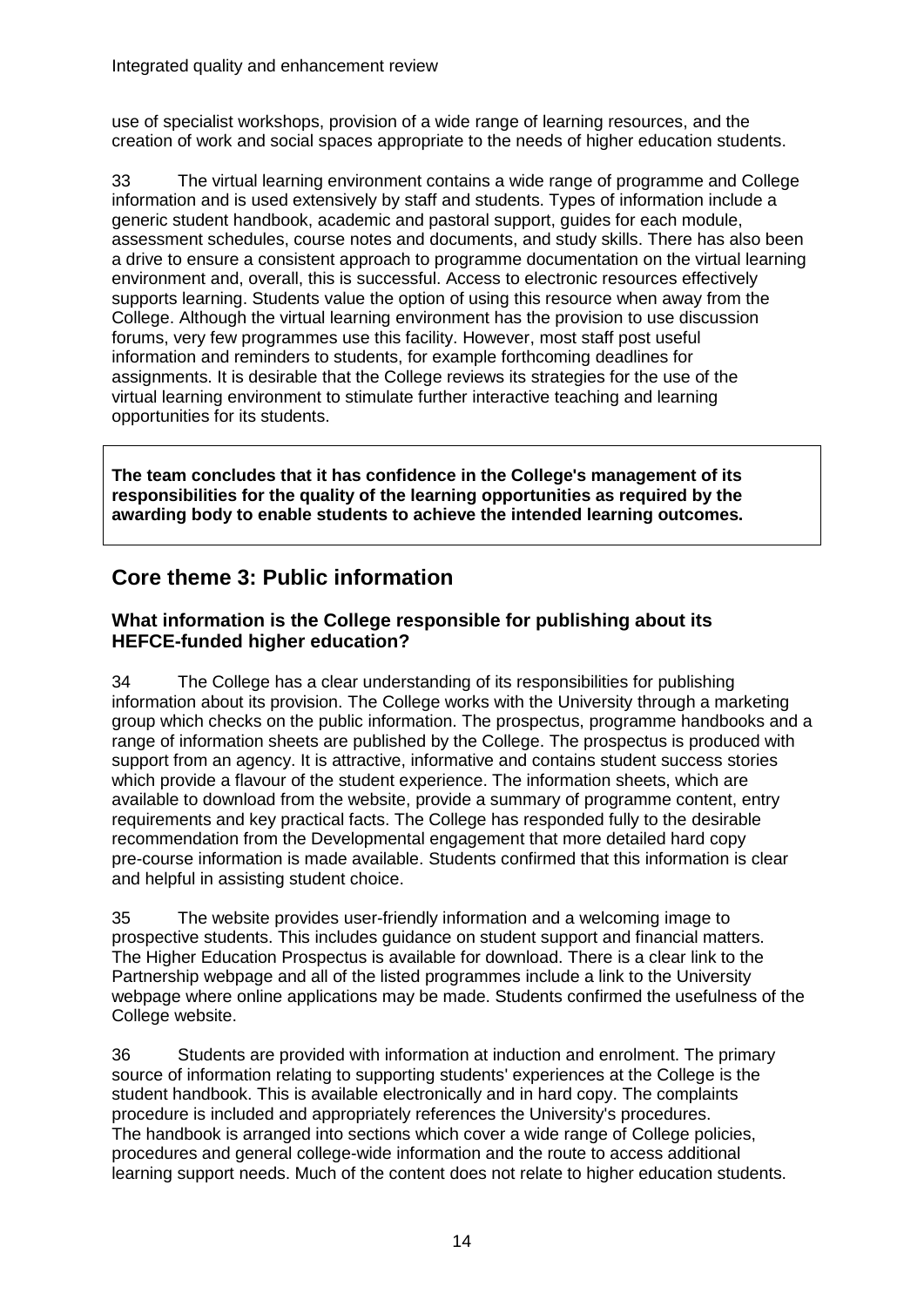Both staff and students admitted that there is limited reference to this document and that the programme handbooks or direct individual contact are the most frequent sources of reference.

37 Programme specifications are produced by the University in consultation with teaching staff. They provide accurate information on areas such as teaching and learning strategies, assessment and learning outcomes. Key information extracted from programme specifications is presented in programme handbooks.

38 Programme handbooks provide a wide range of information. These are produced in partnership with the University and, if appropriate, other colleges in the Partnership. The team was able to confirm the progress made on the desirable recommendation from the Developmental engagement to provide programme handbooks to students on the HNC Electrical Engineering. For all handbooks, there is appropriate coverage of programme aims and learning outcomes, and subject and assessment information. Practice and work-based learning handbooks provide comprehensive information to Foundation Degree students on assessment and working with employers.

#### **What arrangements does the College have in place to assure the accuracy and completeness of information the College has responsibility for publishing?**

39 The College has rigorous arrangements to assure that public information is accurate and complete. It follows the guidelines for the production of marketing and publicity materials as defined in the University's Operations Manual. Paper and web-based promotional information is tracked through the activity planner/contact report, which is produced by an external marketing agency. The Deputy Principal reports progress to the Senior Management Team. The College is represented by the Deputy Principal at the Partnership's marketing meetings and the lead contact from the agency maintains regular dialogue with the University Directorate of Educational Partnerships. These arrangements ensure that the University's processes are followed. The accuracy and completeness of public information is checked as part of the annual quality monitoring visits which are conducted by the University. Students are involved in the process by taking part in a survey to check the information in the prospectus, leaflets and handbooks. The external agency used by the College plays a key role in ensuring the quality of all public information.

**The team considers that reliance can be placed on the accuracy and completeness of the information that the College is responsible for publishing about itself and the programmes it delivers.**

## **C Summary of findings from the Developmental engagements**

## **Developmental engagement in assessment**

40 The Developmental engagement in assessment took place in March 2010. It covered all the five colleges in the Teesside Higher Education Business Partnership. It addressed the following lines of enquiry agreed with the colleges.

**Line of enquiry 1:** How do the colleges in the Partnership assure themselves that they are fulfilling the requirements of the awarding body in relation to assessment?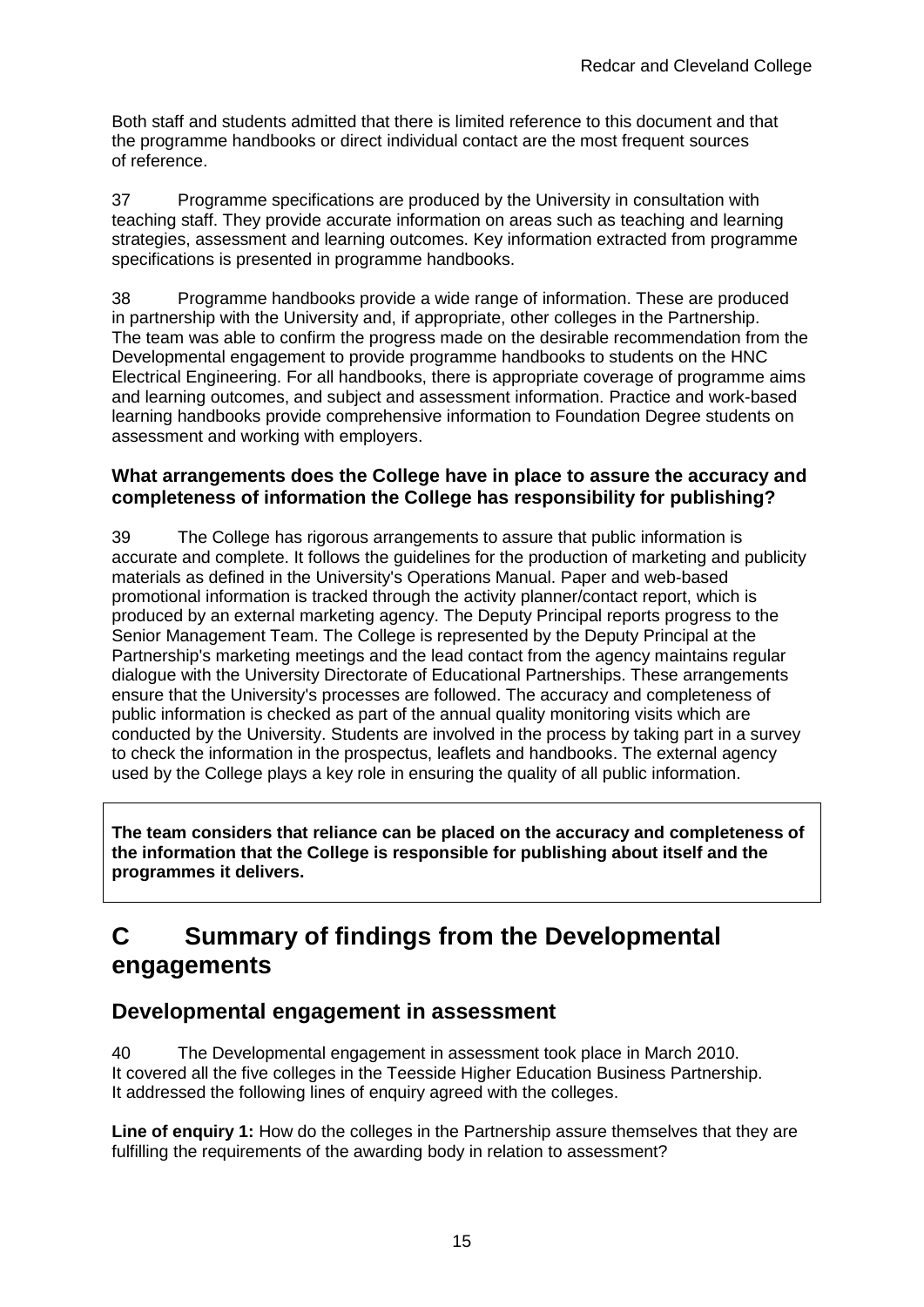**Line of enquiry 2:** Are the requirements for feedback on assessed work being understood by all to support the achievement of the intended learning outcomes?

**Line of enquiry 3:** How does each college in the Partnership ensure the accuracy and consistency of information it publishes on assessment?

41 The Developmental engagement identified a number of areas of good practice. These included the collaborative arrangements between the College and its awarding body for the assessment process and for the internal approval processes for new programmes prior to consideration by the University. The assessment exercises used in the induction period help students to understand plagiarism. Where similar programmes are delivered across the colleges, the robust and secure assessment processes ensure consistency and comparability. Staff development in assessment is strengthened by the use of 'Teaching Squares'. There is high quality of written feedback on assignments in Foundation Degrees in Early Years. The efficient system for returning assignments supports student learning. The assessment details in the programme specifications and information sheets are especially clear and demonstrate the close collaboration between the College and University. The work-based learning handbooks for students and employers are particularly detailed and comprehensive, especially the information on assessment.

42 The team made eight desirable recommendations, all of which have been implemented by the College. Students, employers and work-based mentors now have access to external examiner reports, although this practice has since been suspended. There are details in handbooks on the agreed policy for the reading of drafts of summative assessments. Written feedback now refers more to intended learning outcomes. These are now checked to ensure that they are consistent across all documents. Word-processed feedback is now provided on the feedback sheets and it was recommended that there should be more annotations on student assignments. Information on assessment and progression routes for Foundation Degrees is provided. Programme handbooks and module guides provide the information identified in the University's Threshold Quality Standards document. All the recommendations have been completed and evaluated.

## **Developmental engagement in learning and teaching**

43 The second Developmental engagement took place in March 2011. It covered all the five colleges in the Teesside Higher Education Business Partnership. It addressed the following lines of enquiry agreed by the colleges.

**Line of enquiry 1:** How do the colleges ensure that the standards of teaching and learning on the higher education programmes meet the requirements of the awarding body?

**Line of enquiry 2:** How do the colleges ensure that higher education learners have access to a wide range of learning opportunities?

Line of enquiry 3: Do the colleges publish informative and accurate information about teaching and learning on their programmes?

44 This Developmental engagement identified four areas of good practice relating to all the colleges. The Partnership's continuing professional development strategy and its provision of opportunities for higher education staff to gain postgraduate qualifications and/or industrial experience strengthens learning and teaching. The Partnership demonstrates the sharing of good practice in learning and teaching across many programmes, especially in the FdA Early Years programme. Academic support for learning is well organised and is particularly appropriate for part-time students. The College has extensive links with local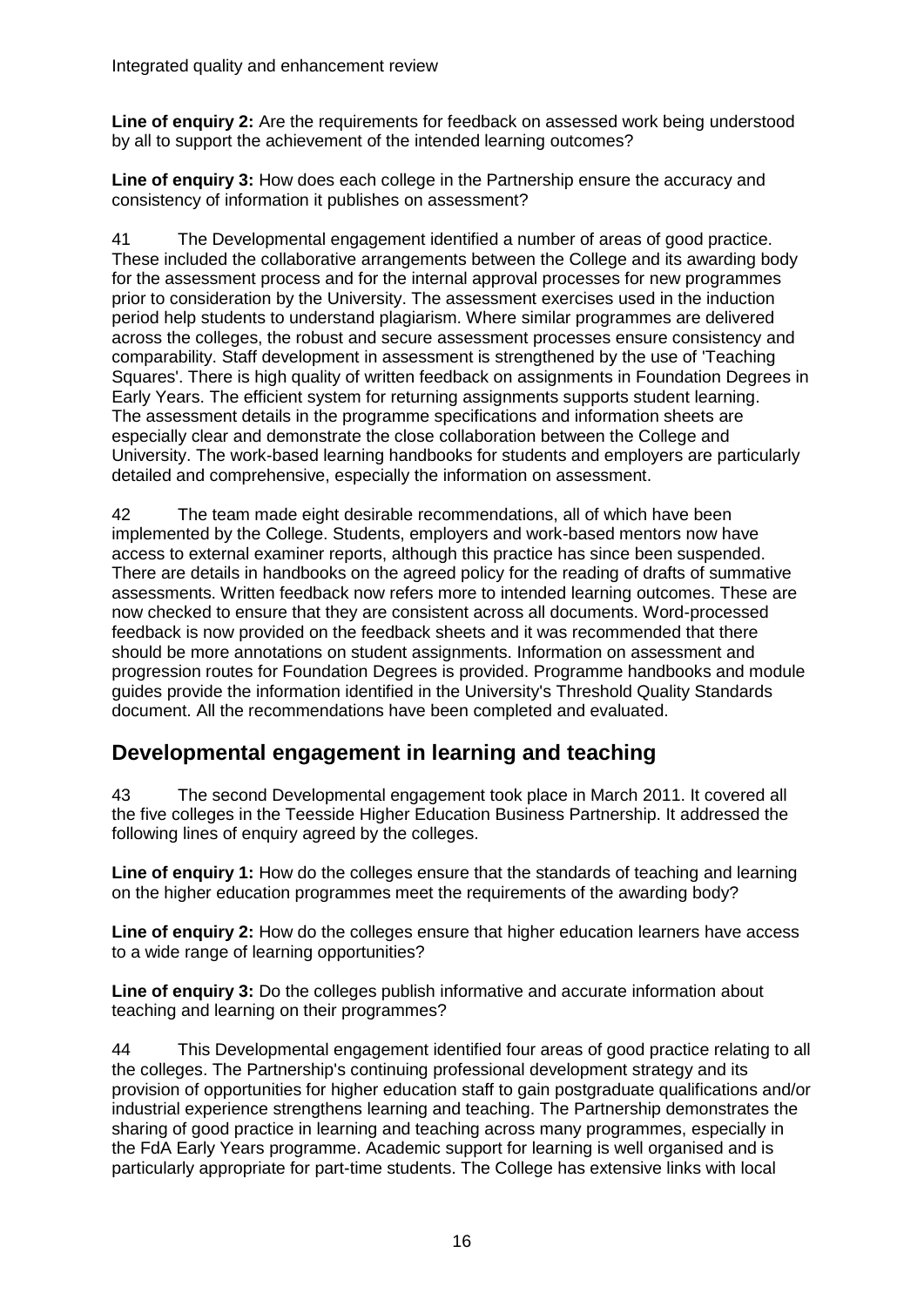industry and services which serve to enhance students' learning through the opportunity for work placements and enables the College to identify and develop skills for its students.

45 There was one advisable recommendation for the College, namely that students on one particular programme should receive a student handbook to provide them with guidance and help them plan their learning. This has been completed. The five desirable recommendations included producing an explicit and documented learning and teaching strategy aligned with the awarding body's 'Priorities of the Strategy' in its Threshold Quality and Standards. The College should ensure that all staff are more familiar with the application of the Academic Infrastructure, especially regarding any updates. It should also ensure that all programmes build on existing practices and make fuller use of the virtual learning environment. Learning and teaching strategies should include reference to making the best use of the higher education centre to enhance the learning opportunities for students. More general information should be provided on learning and teaching in pre-enrolment documentation. For on-programme documentation, the College should make more reference to the range and types of learning and teaching. All the recommendations have been completed and evaluated.

## **D Foundation Degrees**

46 The College offers three Foundation Degrees in Counselling, Early Years, and Sports Coaching and Exercise. Recruitment to the first two programmes is healthy, but the Sports Coaching and Exercise has low recruitment levels and was suspended for 2011-12. There are 100 per cent completion and achievement rates for the last three cohorts in the Foundation Degree Early Years programme.

47 The College has productive relationships with local industries and services. Employers are involved in advising programme teams on curriculum and in supporting students on their work-based learning projects. Progression routes have been developed with Teesside University. The College provides its own progression route, BA (Hons) Therapeutic Counselling, for the FdA Counselling students.

## **E Conclusions and summary of judgements**

48 The team has identified a number of features of good practice in the College's management of its responsibilities for academic standards and for the quality of learning opportunities of the awards the College offers on behalf of its awarding body. This was based upon discussion with staff and students and scrutiny of evidence provided by the College and its awarding body, Teesside University.

49 In the course of the review, the team identified the following areas of **good practice**:

- the various processes for monitoring and enhancing the quality of learning and  $\bullet$ teaching (paragraph 25)
- the involvement of FdA and BA (Hons) Counselling students in the counselling conference, which enhances their learning opportunities (paragraph 30).

50 The team also makes some recommendations for consideration by the College and its awarding body.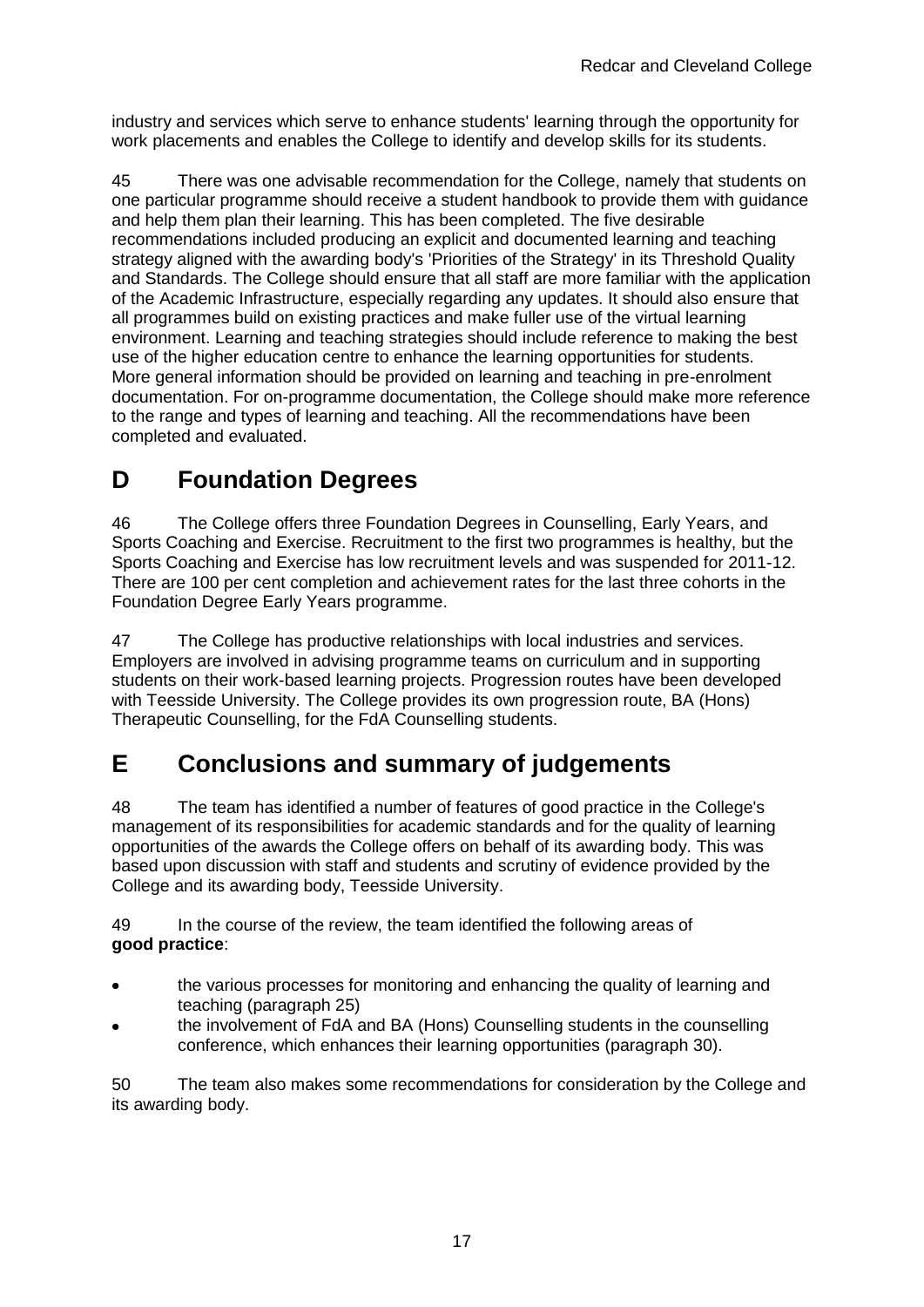- 51 The team considers that it is **desirable** for the College to:
- clarify the role of the Higher Education Programme Leaders Group and provide it with terms of reference (paragraph 12)
- make more explicit references in its Learning, Teaching and Assessment Strategy to Teesside University's Priorities of the Strategy (paragraph 14)
- work with the University to request that external examiners' comments in generic reports are more college-specific (paragraph 16)
- adopt a more rigorous system to ensure the sharing of good practice (paragraph 20)
- review its strategies for the use of the virtual learning environment to stimulate further interactive teaching and learning opportunities for students (paragraph 33).

52 Based upon its analysis of the College's self-evaluation, and other documentary evidence and from its meetings with staff and students, the team concludes that it has **confidence** that, in the context of this Summative review, the College discharges its responsibilities effectively, as set out in the relevant partnership agreement for the management of the standards of the awards of its awarding body.

53 Based upon its analysis of the College's self-evaluation, and other documentary evidence and from its meetings with staff and students, the team concludes that it has **confidence** that, in the context of this Summative review, the College discharges its responsibilities effectively, as set out in the relevant partnership agreement for the management of the quality of learning opportunities to enable students to achieve the intended learning outcomes.

54 Based upon its analysis of the College's self-evaluation, and other documentary evidence and from its meetings with staff and students, the team concludes that, in the context of this Summative review, reliance **can** be placed on the accuracy and completeness of the information that the College is responsible for publishing about itself and the programmes it delivers.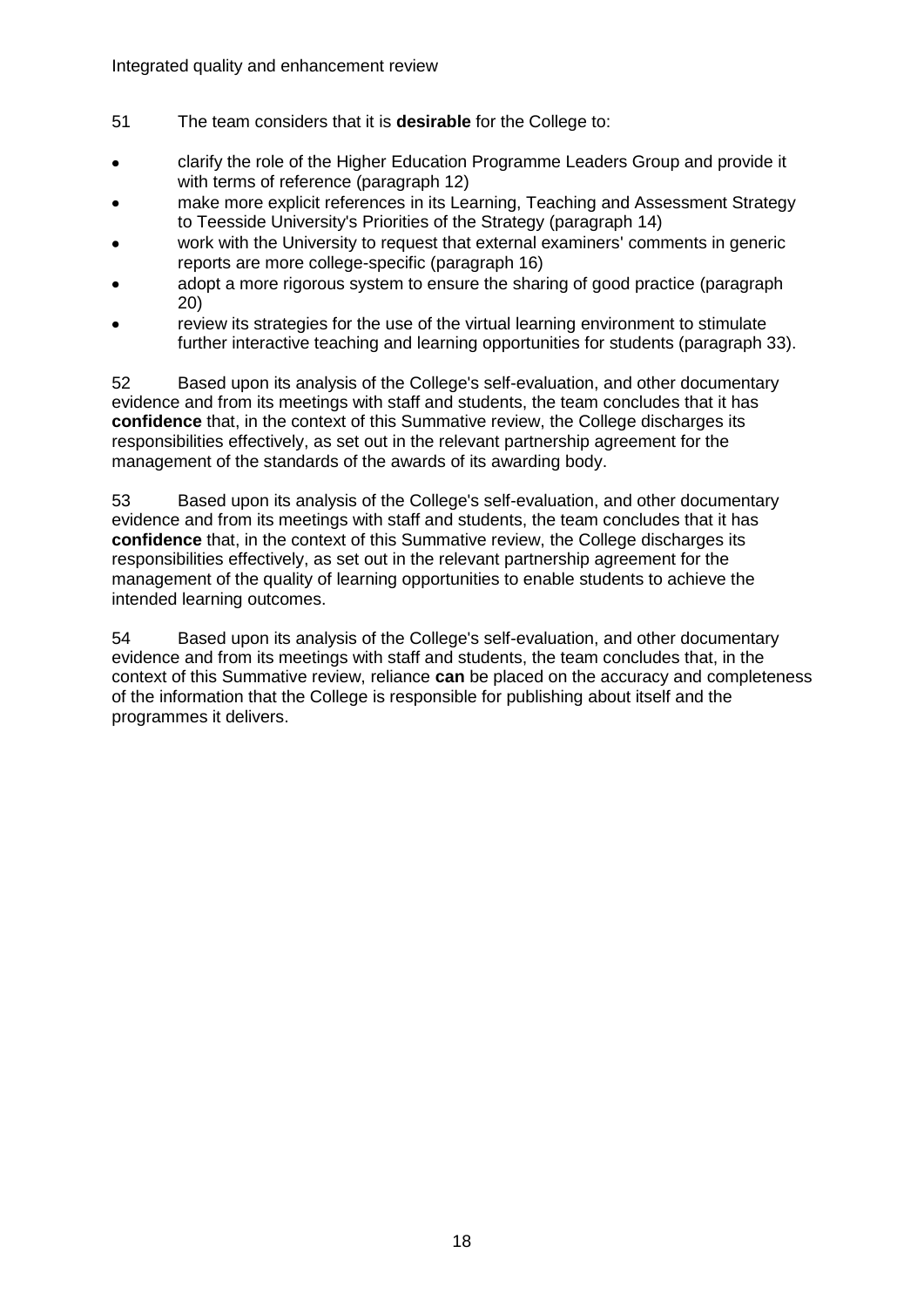| Redcar and Cleveland College action plan relating to the Summative review: April 2012                                                                                            |                                                                                                                                                                                                                              |                       |                                                                                 |                                                                                                                                                                         |                                                       |                                                                                                     |  |
|----------------------------------------------------------------------------------------------------------------------------------------------------------------------------------|------------------------------------------------------------------------------------------------------------------------------------------------------------------------------------------------------------------------------|-----------------------|---------------------------------------------------------------------------------|-------------------------------------------------------------------------------------------------------------------------------------------------------------------------|-------------------------------------------------------|-----------------------------------------------------------------------------------------------------|--|
| <b>Good practice</b>                                                                                                                                                             | Action to be taken                                                                                                                                                                                                           | <b>Target</b><br>date | <b>Action by</b>                                                                | <b>Success</b><br>indicators                                                                                                                                            | <b>Reported to</b>                                    | <b>Evaluation</b>                                                                                   |  |
| In the course of the<br>Summative review the<br>team identified the<br>following areas of<br>good practice that are<br>worthy of wider<br>dissemination within<br>the College:   |                                                                                                                                                                                                                              |                       |                                                                                 |                                                                                                                                                                         |                                                       |                                                                                                     |  |
| • the various<br>processes for<br>monitoring and<br>enhancing the<br>quality of learning<br>and teaching<br>(paragraph 25)                                                       | Review processes;<br>enhance Teaching<br>Squares process<br>Disseminate good<br>practice from<br>particular College<br>areas to all via<br>Continuing<br>Professional<br>Development                                         | December<br>2012      | Director of<br>Quality and<br>Learner<br>Services and<br><b>Quality Monitor</b> | <b>Efficient and</b><br>effective processes<br>including Teaching<br><b>Squares</b><br>Consistent<br>application of<br>learning and<br>teaching monitoring<br>processes | <b>Business and</b><br>Performance<br>Team            | Review revised<br>processes; review<br>impact of<br>dissemination of<br>processes across<br>College |  |
| • the involvement of<br>FdA and BA (Hons)<br>Counselling<br>students in the<br>counselling<br>conference, which<br>enhances their<br>learning<br>opportunities<br>(paragraph 30) | <b>Deliver</b><br>feedback/Continuing<br>Professional<br>Development<br>session on<br>counselling<br>conference to higher<br>education staff<br>through Higher<br><b>Education Good</b><br>Practice forum<br>Develop similar | March<br>2013         | Programme<br>Leader for<br>Counselling/<br>Higher<br>Education<br>Manager       | Events planned by<br>other higher<br>education areas in<br>College                                                                                                      | <b>Higher Education</b><br>Programme<br>Leaders Group | Evaluate<br>feedback, review<br>development of<br>student events                                    |  |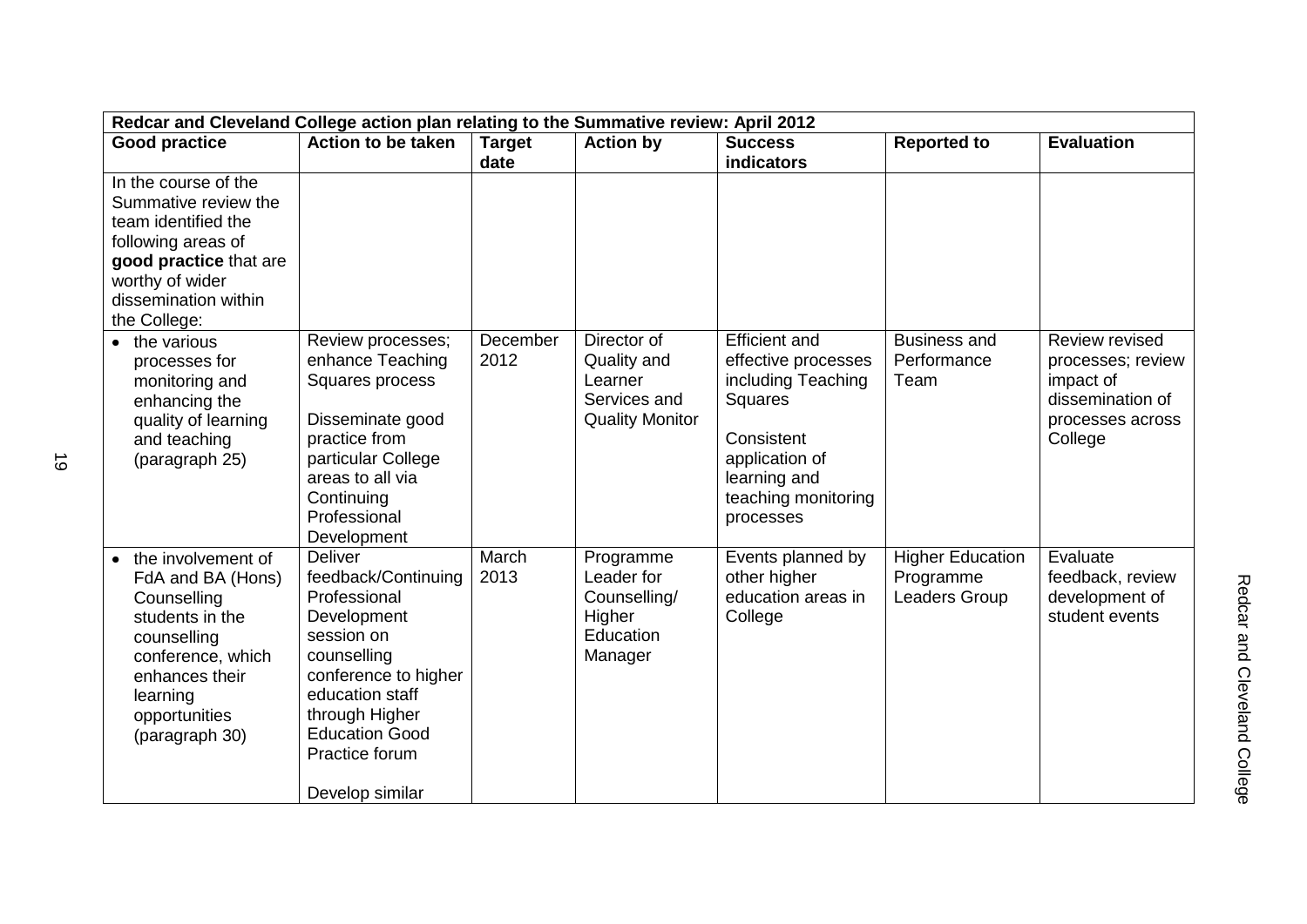|                                                                                                                                                                                      | events and activities<br>in other higher<br>education areas                                                                                             |                       |                                                                                          |                                                                                                                                |                                                       |                                                                                                                    |
|--------------------------------------------------------------------------------------------------------------------------------------------------------------------------------------|---------------------------------------------------------------------------------------------------------------------------------------------------------|-----------------------|------------------------------------------------------------------------------------------|--------------------------------------------------------------------------------------------------------------------------------|-------------------------------------------------------|--------------------------------------------------------------------------------------------------------------------|
| <b>Desirable</b>                                                                                                                                                                     | Action to be taken                                                                                                                                      | <b>Target</b><br>date | <b>Action by</b>                                                                         | <b>Success</b><br>indicators                                                                                                   | <b>Reported to</b>                                    | <b>Evaluation</b>                                                                                                  |
| The team considers<br>that it is <b>desirable</b> for<br>the College to:                                                                                                             |                                                                                                                                                         |                       |                                                                                          |                                                                                                                                |                                                       |                                                                                                                    |
| • clarify the role of the<br><b>Higher Education</b><br><b>Programme Leaders</b><br>Group and provide it<br>with terms of<br>reference<br>(paragraph 12)                             | Establish a Higher<br>Education<br>Programme Leader<br>Group in College<br>Management<br>Communication<br>structure                                     | August<br>2012        | Higher<br>Education<br>Manager                                                           | <b>Higher Education</b><br>Programme Leader<br>Group established<br>and operating<br>within College<br>management<br>structure | <b>Business and</b><br>Performance<br>Team            | Minutes and<br>actions of Higher<br>Education<br>Programme<br>Leader Group                                         |
|                                                                                                                                                                                      | <b>Identify Terms of</b><br>Reference and<br>Membership                                                                                                 |                       |                                                                                          |                                                                                                                                |                                                       |                                                                                                                    |
| • make more explicit<br>references in its<br>Learning, Teaching<br>and Assessment<br><b>Strategy to Teesside</b><br>University's<br>Priorities of the<br>Strategy (paragraph<br>(14) | Revise College's<br><b>Higher Education</b><br>Learning, Teaching<br>and Assessment<br>Strategy to refer<br>explicitly to<br>University's<br>priorities | September<br>2012     | Higher<br>Education<br>Manager                                                           | New revised and<br>approved version of<br><b>Higher Education</b><br>Learning, Teaching<br>and Assessment<br>Strategy          | <b>Business and</b><br>Performance<br>Team            | Annual Review of<br><b>Higher Education</b><br>Learning,<br>Teaching and<br>Assessment<br>Strategy<br>document     |
| work with the<br>University to request<br>that external<br>examiners' in<br>generic reports<br>comments are more<br>college-specific                                                 | Discuss with<br><b>University</b><br>Educational<br>Partnerships<br>University revise<br>external examiner                                              | September<br>2012     | Higher<br>Education<br>Manager;<br>Teesside<br>University<br>Educational<br>Partnerships | Revised external<br>examiner reports<br>with<br>college-specific<br>comments                                                   | <b>Higher Education</b><br>Programme<br>Leaders Group | Review of revised<br>external examiner<br>report format;<br>review of<br>completed<br>external examiner<br>reports |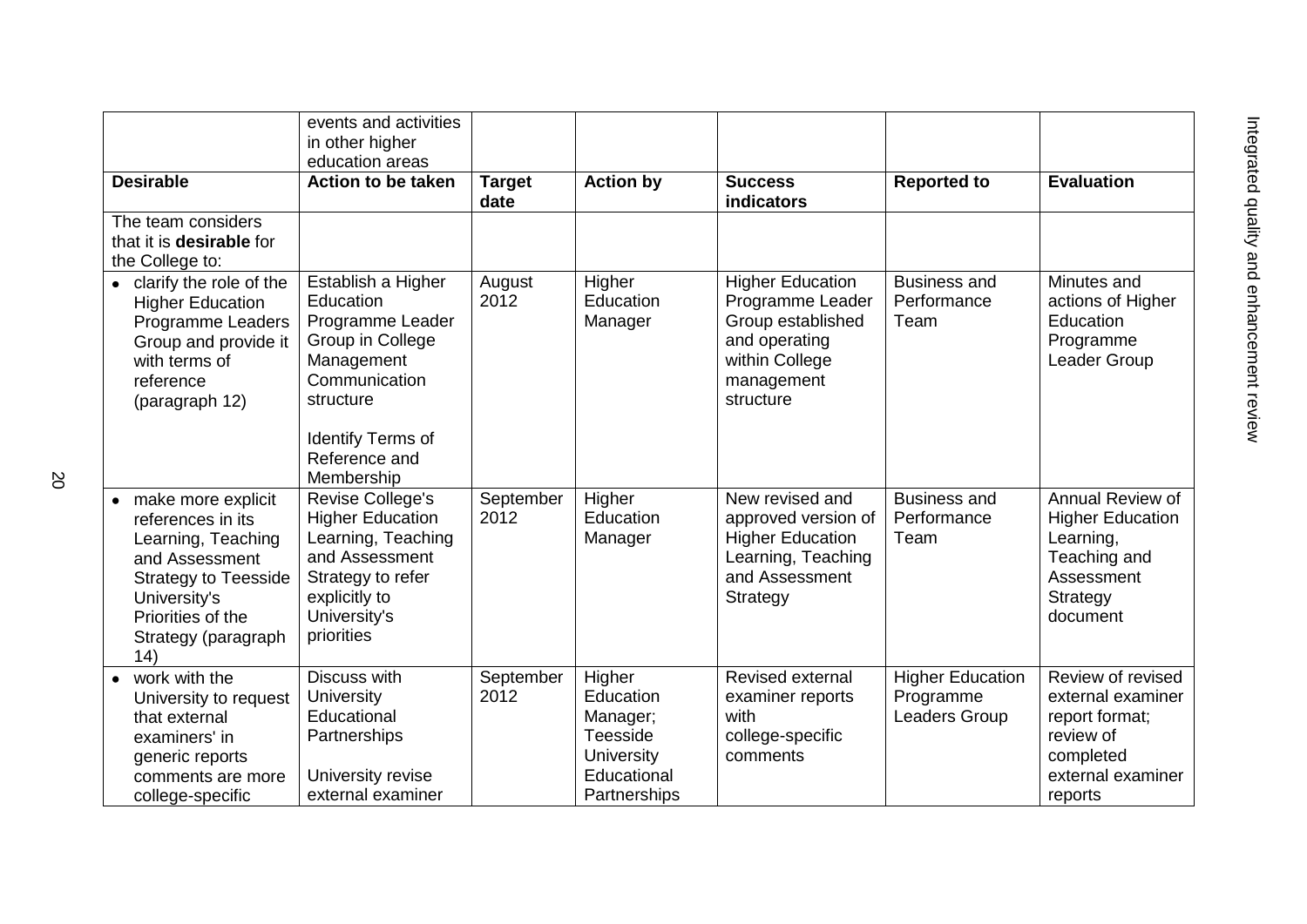| (paragraph 16)                                                                                                                                                                                     | forms and<br>procedures                                                                                                                                                                                                                                                                             |                  |                                |                                                                                                                                      |                                                       |                                                                                                                                                                     |
|----------------------------------------------------------------------------------------------------------------------------------------------------------------------------------------------------|-----------------------------------------------------------------------------------------------------------------------------------------------------------------------------------------------------------------------------------------------------------------------------------------------------|------------------|--------------------------------|--------------------------------------------------------------------------------------------------------------------------------------|-------------------------------------------------------|---------------------------------------------------------------------------------------------------------------------------------------------------------------------|
| adopt a more<br>$\bullet$<br>rigorous system to<br>ensure the sharing<br>of good practice<br>(paragraph 20)                                                                                        | Develop a Higher<br><b>Education Good</b><br><b>Practice Forum with</b><br>regular meetings<br>across higher<br>education<br>programme areas<br>and a Virtual<br>Learning<br><b>Environment Wiki</b><br>for sharing of<br>resources                                                                 | November<br>2012 | Higher<br>Education<br>Manager | <b>Good Practice</b><br>Forum and Wiki in<br>place<br>Good practice<br>shared across<br>higher education<br>programme areas          | <b>Higher Education</b><br>Programme<br>Leaders Group | Evaluate extent of<br>sharing of good<br>practice via forum<br>and Wiki                                                                                             |
| review its strategies<br>for the use of the<br>virtual learning<br>environment to<br>stimulate further<br>interactive teaching<br>and learning<br>opportunities for<br>students (paragraph<br>33). | Introduce<br>Continuing<br>Professional<br>Development for<br>interactive teaching<br>and learning using<br>the virtual learning<br>environment<br><b>Extend existing</b><br>higher education<br>virtual learning<br>environment audit to<br>monitor use of<br>interactive teaching<br>and learning | February<br>2013 | Higher<br>Education<br>Manager | Interactive teaching<br>and learning<br>activities in place<br>on virtual learning<br>environment across<br>a range of<br>programmes | <b>Higher Education</b><br>Programme<br>Leaders Group | Evaluate results<br>of virtual learning<br>environment<br>audit to determine<br>adoption and use<br>of interactive<br>virtual learning<br>environment<br>activities |